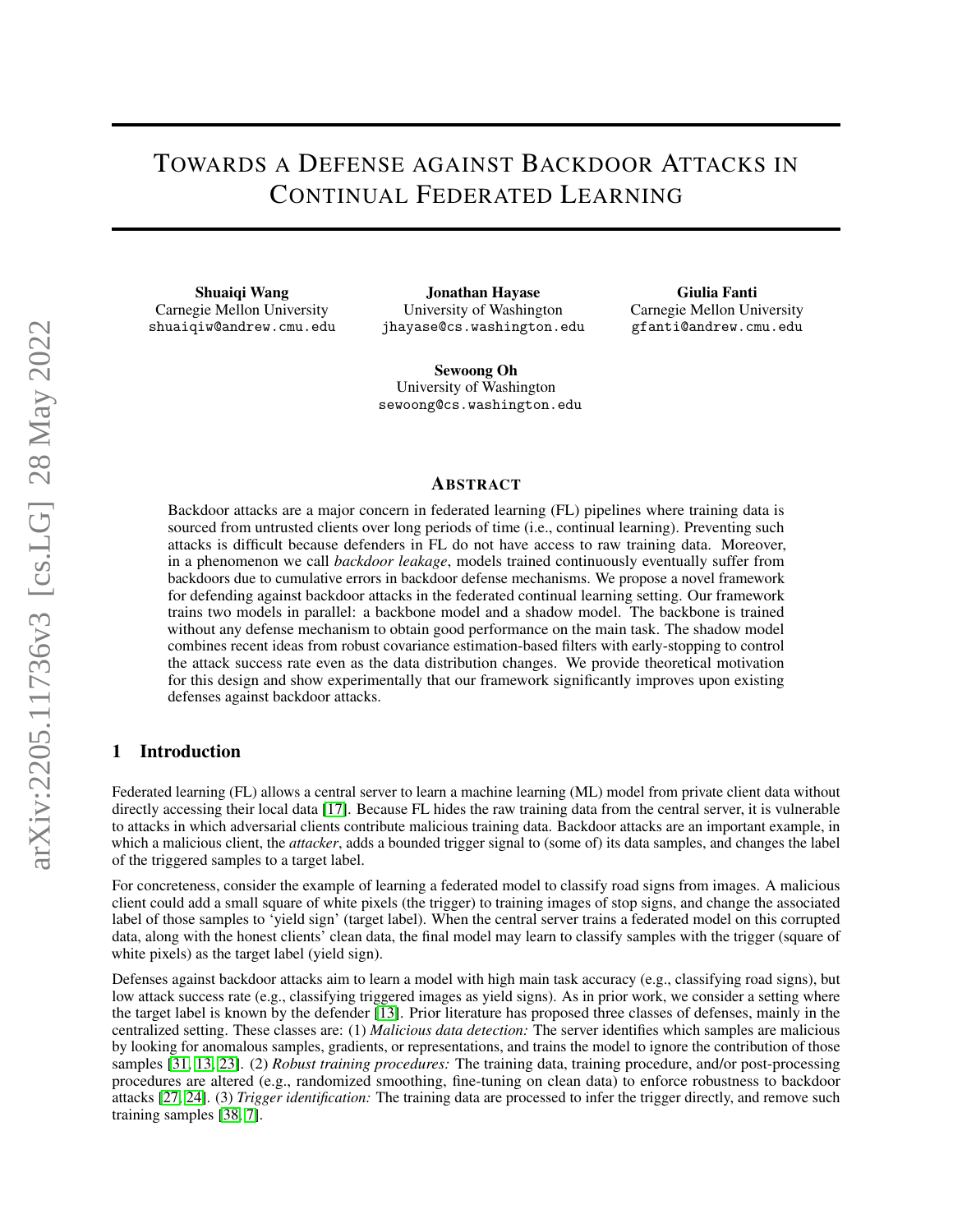When applying these techniques to the FL setting, we encounter two main constraints.

- 1. FL central servers may not access clients' individual training samples. At most, they can access an aggregate gradient or representation from each client [\[17\]](#page-9-0).
- 2. FL models are typically trained continually due to distribution shift [\[32\]](#page-10-1).

These constraints cause prior defenses against backdoor attacks to fail. Approach (3) requires access to raw data, which violates Constraint 1. Approaches (1) and (2) fail against federated backdoor attacks due to continual learning (Constraint 2), in a phenomenon we term *backdoor leakage*.

Backdoor leakage works as follows. In any single training iteration, a defense mechanism may remove a large portion of backdoored training data. This causes the model's attack success rate to grow slower than the main task accuracy. But a defense rarely removes *all* backdoored data. Hence, if the model is trained for enough iterations, eventually the attack success rate increases to 1.

A seemingly-natural solution is early stopping. We show in [§5](#page-6-0) that early stopping can reduce backdoor leakage, but typically at the expense of main task accuracy. This tradeoff becomes more severe as (a) the fraction of adversarial nodes grows, (b) the main task becomes more difficult, and (c) the data distribution changes over time. Hence, to our knowledge, *there is no solution today that can defend against backdoor attacks in a FL pipeline with continual learning.*

Contributions. We propose a federated learning algorithm that is robust to backdoor attacks under continual learning. The key idea is to separate main task classification from classification over the target label, which we assume to be known.[1](#page-1-0) To achieve this, we maintain two models. The *backbone* model N is trained continually on all client data and used for main task classification. A second  $shadow$  model  $N'$  is trained from scratch in each iteration using only the data of estimated benign clients. To estimate the benign clients, we modify a recently-proposed backdoor defense called SPECTRE [\[13\]](#page-9-1) to work in the FL setting.<sup>[2](#page-1-1)</sup> The shadow model is early-stopped to provide robustness against backdoor attacks. At test time, we first pass samples through the backbone model. If the sample is classified to the target class, we pass it through the shadow model—which has better target class accuracy—and use that classification as the final output.

This algorithm is motivated by a series of empirical and theoretical observations. First, under a simplified model, we prove that when the fraction of adversarial nodes  $\alpha$  is below a threshold, early-stopping can prevent backdoor attacks. Second, when  $\alpha$  is large, we show that if the clean and corrupt data distributions are sufficiently well-separated, SPECTRE can remove enough malicious clients to reduce the *effective* malicious client rate to the regime where early stopping works (Theorem [1\)](#page-5-0). Combining these ideas, our framework defends against backdoor attacks across a wide range of adversarial corruption ratios and time-varying attacks.

We empirically demonstrate the value of our framework on datasets including EMNIST [\[8\]](#page-8-1) and CIFAR-10 [\[18\]](#page-9-6). For example on the EMNIST dataset, we observe that for an adversarial fraction  $\alpha = 0.35$ , our method achieves an attack success rate (ASR, lower is better) of 0.031, whereas every existing baseline today achieves an ASR of 1.0. We show through ablation studies that each component of our algorithm is necessary to achieve these results.

# 1.1 Related Work

We discuss the related work in detail in Appendix [B.](#page-10-2) Briefly, this work considers training-time backdoor attacks, where the attacker's goal is to train a model to output a target classification label on samples that contain a trigger signal (specified by the attacker) while classifying other samples correctly at test-time [\[12\]](#page-9-7). We do not consider data poisoning attacks, in which the attacker aims to decrease the model's prediction accuracy [\[41,](#page-10-3) [4,](#page-8-2) [34\]](#page-10-4).

We compare against three relevant prior defenses. The first is *Robust Federated Aggregation (RFA)*, which provides a robust secure aggregation oracle based on the geometric median [\[31\]](#page-9-2). It is shown to be robust against data poisoning attacks, but was not evaluated on backdoor attacks. We show that under continual learning, RFA suffers from backdoor leakage ([§3.1\)](#page-2-0).

Sun *et al.* [\[34\]](#page-10-4) suggested that clipping the norm of gradient updates and adding noise to client updates can defend against model poisoning attacks. Later work used a related approach to defend against backdoor attacks in the one-shot (non-continual learning) setting [\[40\]](#page-10-5); we show that this approach is susceptible to backdoor leakage in the continual learning setting ([§3.1\)](#page-2-0).

Recently, *SPECTRE* was proposed specifically to defend against backdoor attacks. It uses robust covariance estimation to estimate the covariance of the benign data from a (partially-corrupted) dataset [\[13\]](#page-9-1). The data samples are whitened to

<span id="page-1-0"></span><sup>&</sup>lt;sup>1</sup>There are target label detectors that have shown empirical successes, e.g., [\[13,](#page-9-1) Algorithm 4].

<span id="page-1-1"></span><sup>&</sup>lt;sup>2</sup>SPECTRE removes backdoored samples from a dataset of raw samples, which are not available in FL.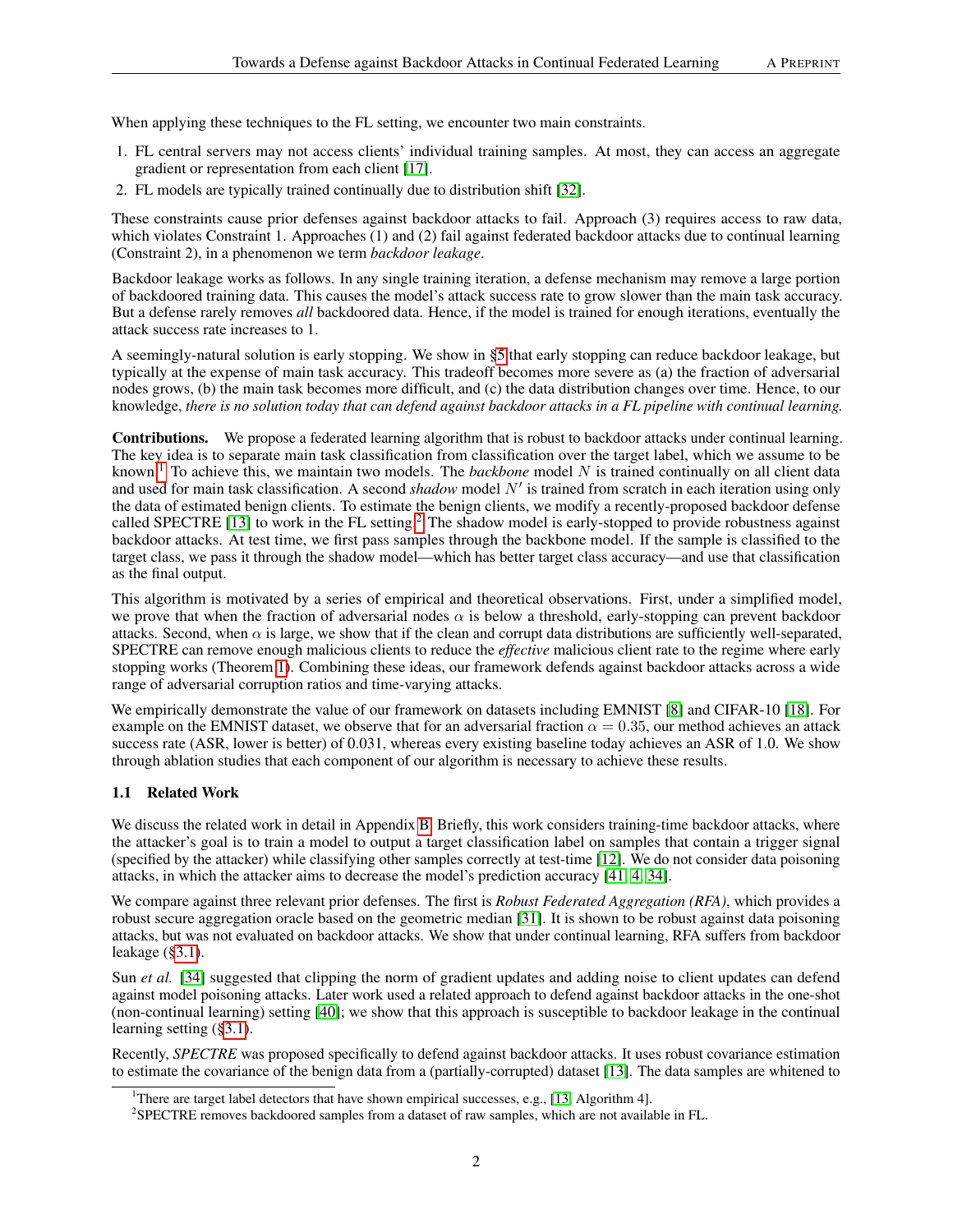amplify the spectral signature of corrupted data. Malicious samples are then filtered out by thresholding based on a *QUantum Entropy (QUE)* score, which projects the whitened data down to a scalar. We use SPECTRE as a building block of our algorithm, and also as a baseline for comparison. To adapt SPECTRE to the FL setting, we apply it to gradients (we call this G-SPECTRE) or sample representations (R-SPECTRE), each averaged over a single client's local data with target label  $\ell$ . However, we see in § [3.1](#page-2-0) that SPECTRE alone does not work in the continuous learning setting.

# 2 Problem Statement

We consider an FL setting where a central server learns an  $L$ -class classifier from  $n$  federated clients. Each client  $i \in [n]$  has a training dataset  $\mathcal{D}_i = \{(\boldsymbol{x}_1, y_1), \dots, (\boldsymbol{x}_p, y_p)\}\$ , where for all  $j \in [p]$ ,  $\boldsymbol{x}_j \in \mathbb{R}^{d_0}$  and  $y_j \in [L]$ . Initially, we will consider this dataset to be fixed (*static setting)*. We generalize this formulation to a time-varying dataset (*dynamic* setting), by considering *phases*. In each phase  $e = 1, 2, \ldots$ , the local datasets  $\mathcal{D}_i[e]$  can change. For simplicity of notation, we will present the remainder of the formulation in the static setting. The server's goal is to learn a function  $f_w$ parameterized by weights w that finds  $\arg\min_{w}\sum_{(x,y)\in\mathcal{D}}\mathcal{L}(w;x,y)$ , where  $\mathcal D$  is the union of all the local datasets, i.e.,  $D = \bigcup_{i \in [n]} D_i$ ,  $\mathcal L$  denotes the loss function over weights w given data x and y. The model is updated in rounds of client-server communication. In each round  $r = 1, 2, \ldots$ , the central server samples a subset  $\mathcal{C}_r \subsetneq [n]$  of clients. Each client  $c \in C_r$  updates the model on their local data and sends back a gradient (or model) update to the server. We assume these gradients are sent individually (i.e., they are not summed across clients using secure aggregation). Our proposed framework can be generalized to the setting where clients are only accessed via secure aggregation under computational primitives of, for example [\[31\]](#page-9-2).

Adversarial Model. Our adversary consists of a set  $M \subsetneq [n]$  of colluding adversarial clients, where  $|M| = \alpha n$  for  $0 < \alpha < 0.5$ . The adversarial nodes are trying to introduce a backdoor to the learned model. That is, for any sample x, the adversary wants to be able to add a trigger  $\delta$  to x such that for any learned model,  $f_w(x + \delta) = \ell$ , where  $\ell \in L$  is the target backdoor label. We assume  $\ell$  is known to the defender, though this condition can be relaxed ([§5.1\)](#page-6-1).

In a given round r, the sampled malicious clients  $M \cap C_r$  can contribute whatever data they want. However, we assume that they otherwise follow the protocol. For example, they compute gradients correctly over their local data, and they communicate when they are asked to. This could be enforced by implementing the FL local computations on trusted hardware, for instance. This model is used in prior works, for example in [\[31\]](#page-9-2).

**Metrics.** To evaluate a defense, we have two held-out test datasets at the central server. The first,  $\mathcal{T}_b$ , consists entirely of benign samples. This is used to evaluate *main task accuracy* (MTA), defined as the fraction of correctly-classified samples in  $\mathcal{T}_b$ :  $MTA(f_w) \triangleq \frac{|\{(x,y)\in \mathcal{T}_b \mid f_w(x)=y\}|}{|\mathcal{T}_b|}$  $\frac{|f_{\psi}(x)-f_{\psi}|}{|f_{b}|}$ . As defenders, we want  $MTA$  to be high. The second dataset,  $\mathcal{T}_{m}$ , consists entirely of backdoored samples. We use  $\mathcal{T}_m$  to evaluate *attack success rate* (ASR), defined as the fraction of samples in  $\mathcal{T}_m$  that are classified to the target label  $\ell: ASR(f_w) \triangleq \frac{|\{(x,y)\in \mathcal{T}_m \mid f_w(x)=\ell\}|}{|\mathcal{T}_m|}$  $\frac{m \mid f_{\bm{w}}(\bm{x}) = \ell}{|T_m|}$ . As defenders, we want ASR to be low.

# 3 Design

We propose a novel framework of training two models, a backbone and a shadow model, in parallel (Algorithm [1\)](#page-5-1), motivated by a failure mode of existing defense algorithms: backdoor leakage ([§3.1\)](#page-2-0). We build upon two main techniques: early-stopping ([§3.2\)](#page-3-0) and robust covariance estimation ([§3.3\)](#page-3-1).

# <span id="page-2-0"></span>3.1 Backdoor leakage

We first show how existing backdoor defenses eventually fail in the federated continual learning setting due to a phenomenon we call *backdoor leakage*. The reason is that even if a defense manages to reduce the effect of backdoor attacks in each round, a small fraction of malicious gradients or model updates will always go undetected, as no defense is perfect. This *backdoor leakage* eventually leads to a fully backdoored model. Figure [1\(a\)](#page-3-2) shows the ASR over the training rounds of a backdoored classifier on the EMNIST dataset of handwritten digits. We compare against baselines including SPECTRE [\[13\]](#page-9-1) (both gradient-based G-SPECTRE and representation-based R-SPECTRE), RFA [\[31\]](#page-9-2), and norm clipping and/or noise addition [\[34\]](#page-10-4). The details of these baselines and the experimental setup are explained in Appendix [E.](#page-14-0) For a relatively small  $\alpha = 3\%$  and for 12,000 rounds (corresponding to a continual federated learning setting that we are interested in), we observe the attack success rate (ASR) of all competing defenses eventually approach one. These experiments are under the static setting where data distribution is fixed over time; we show results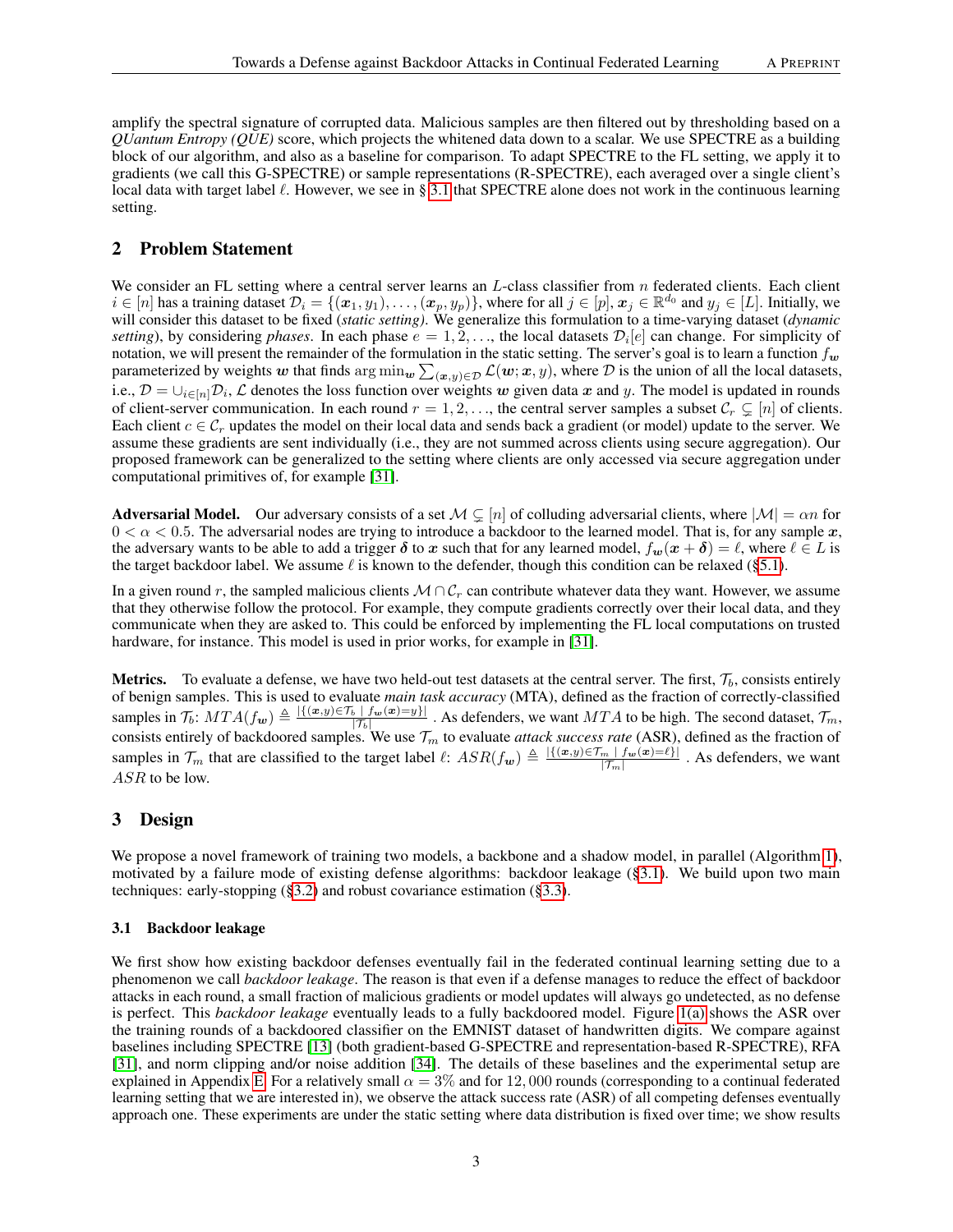<span id="page-3-2"></span>in dynamic settings in [§5.3.](#page-7-0) The main takeaway is that in the continual FL setting, we cannot use the predictions of a single backdoor-resistant model that is trained for too long.





(a) Backdoor leakage causes competing defenses to fail eventually, even with a small  $\alpha = 3\%$ 

<span id="page-3-4"></span>(b) Early-stopping is only an effective defense when  $\alpha$  is small

Figure 1: Motivated by *backdoor leakage* (left panel), and differences in learning rates for main tasks and attack tasks (right panel), we propose our algorithm in [§3.4.](#page-3-3)

# <span id="page-3-0"></span>3.2 Early-stopping

Backdoor leakage suggests a natural defense: can we adopt early-stopping to ensure that the model does not have enough time to learn a backdoor? We find that in the one-shot setting (i.e., non-continual learning), the answer depends on the relative difficulty of the main task compared to the backdoor task, as well as the adversarial fraction  $\alpha$ . For example, Figure [1\(b\)](#page-3-4) shows that on EMNIST (same setting as Figure [1\(a\)\)](#page-3-2), when  $\alpha = 3\%$ , the backdoor is learned more slowly than the main task: the main task reaches an accuracy of 0.99, while the attack success rate is no more than 0.01. This suggests that early-stopping can be an effective defense. However, Li *et al.* [\[23\]](#page-9-3) found that backdoors are learned *faster* than the main task, and propose a defense based on this observation. Our experiments suggest that their observation is only true for large  $\alpha$ . Figure [1\(b\)](#page-3-4) shows that when  $\alpha = 25\%$ , the previous trend is reversed: the backdoor is learned faster than the main task. The main takeaway is that early-stopping is only an effective defense when  $\alpha$  is small enough relative to the main task difficulty. We make this intuition precise in [§4.](#page-4-0)

## <span id="page-3-1"></span>3.3 Reducing  $\alpha$  with robust covariance estimation and outlier detection

§ [3.2](#page-3-0) suggest that early stopping can be effective when  $\alpha$  is small enough. Our key insight is that **FL-compatible** outlier detection techniques can be used to reduce the effective  $\alpha$  at any round. Specifically, we use SPECTRE for outlier detection based on robust covariance estimation [\[13\]](#page-9-1). SPECTRE has been shown to be effective in identifying backdoored attack samples in the non-FL setting. A straightforward adaptation is what we call R-SPECTRE: this applies SPECTRE to identify corrupt clients at every round in the FL setting, and uses only model updates from clients that are identified as benign. Figure [1\(a\)](#page-3-2) shows that R-SPECTRE is significantly more effective than other defenses, as shown by the relatively slow increase in the ASR (though it eventually suffers from backdoor leakage). We use SPECTRE to filter out malicious clients and reduce our effective  $\alpha$ , then train an early-stopped model with SPECTRE-filtered model updates. Using this intuition, we next introduce Algorithm [1,](#page-5-1) which consistently achieves small ASR throughout training.

## <span id="page-3-3"></span>3.4 Our Algorithm

Training. Algorithm [1](#page-4-0) combines the insights of [§3.1-](#page-2-0)[§3.3](#page-3-1) by training two models: the *backbone model* and the *shadow model*. The backbone model is trained to be *backdoored* but stable (i.e., insensitive to distribution shifts and filtering by our algorithm). In training, it is updated in each round using all (including malicious) client data. At test time, we only use it if the prediction is *not* the target label. Otherwise, we resort to the shadow model, which is trained on filtered data that removes suspected malicious clients at each round. This filtering uses SPECTRE to reduce the effective  $\alpha$  for the shadow model. Finally, the shadow model is early-stopped to avoid backdoor leakage.

In more detail, the *backbone model* N is trained continually on all available client data, and thus is backdoored (see Figure [2\)](#page-4-1). However, it still serves two purposes:  $(i)$  it is used to predict the non-target classes (since it has seen all the past training data and hence is resilient to changing datasets), and  $(ii)$  it is used to learn parameters of a filter that can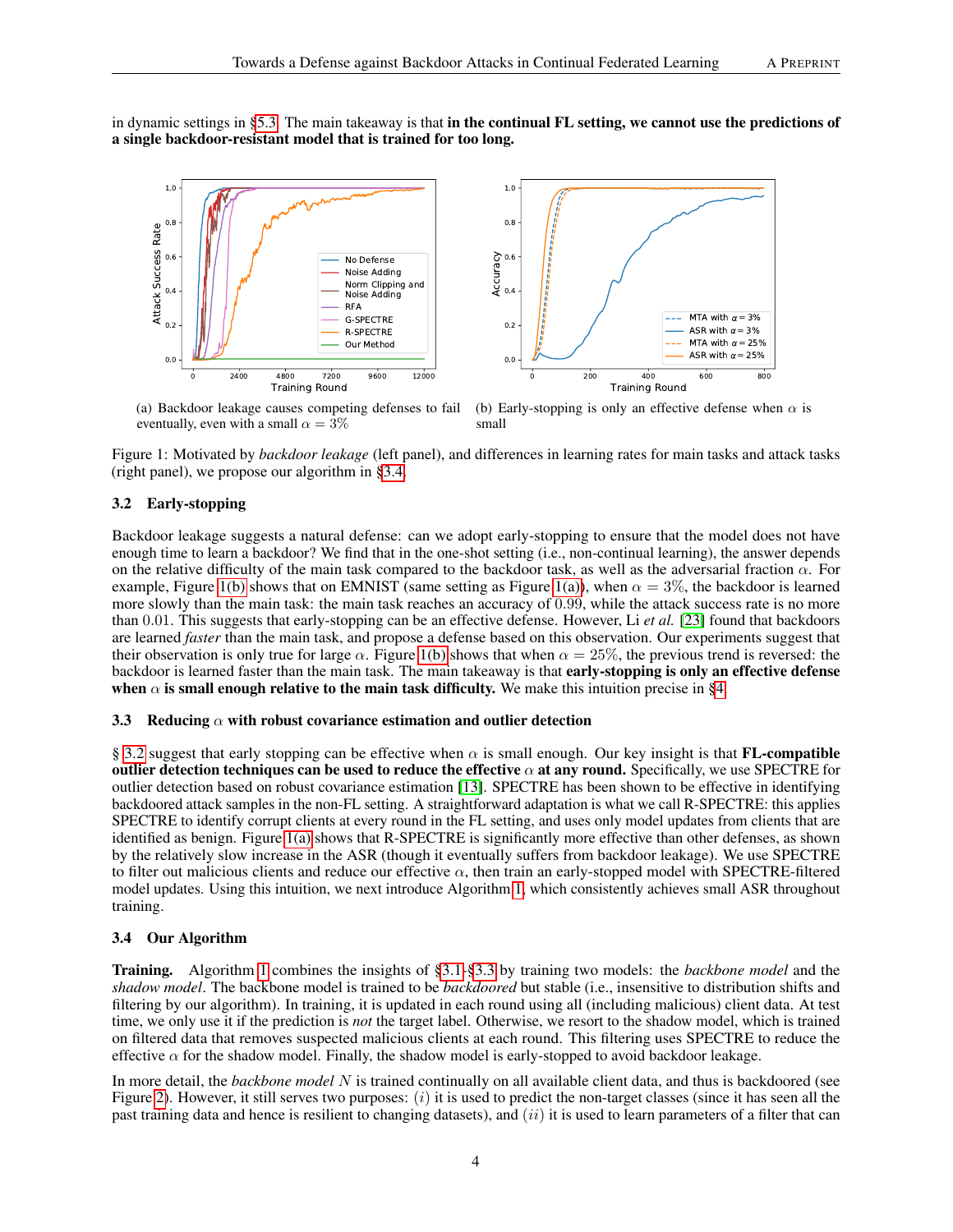filter out poisoned model updates. Concretely, in each training round r, the backbone model N is updated on client data from all the selected clients in the set  $\mathcal{C}_r$  (line [3](#page-5-2) Alg. [1\)](#page-5-1).

In parallel, we train the *shadow model* N' on filtered model updates and also early stopped such that it can robustly make predictions for the target label. As it is early stopped, we need to retrain the model periodically from a random initialization in every *retraining period*. A retraining period starts every time the target label distribution changes; in practice, we choose rounds where the training accuracy of the backbone model N on samples with the target label  $\ell$ changes by more than a threshold  $\epsilon_1$  (lines [5](#page-5-3)[-7\)](#page-5-4). At the start of each retraining period, the server randomly initializes a new shadow model N' of the same architecture as N. We say N has converged on  $\ell$  if the difference between the training accuracy on samples with label  $\ell$  between two consecutive rounds is smaller than a convergence threshold  $\epsilon_2$ . The next time backbone N converges on the target label  $\ell$  distribution (call it round  $r_0$ , line [8\)](#page-5-5), we commence training N' on filtered client sets  ${C'_r}_{r \ge r_0}$  until it is early-stopped. We analyze a canonical example in [§4](#page-4-0) and show that  $(i)$  the filtering we propose successfully learns a poison detector under certain separation conditions (Theorem [1\)](#page-5-0), and  $(ii)$  once filtering sufficiently reduces the fraction of poisoned model updates, early stopping learns a clean model (Corollary [4.1\)](#page-6-2).

Concretely, consider retraining a shadow model from round  $r_0$  (e.g., in Figure [2,](#page-4-1)  $r_0 = 600$ ). In each round  $r \ge r_0$ , we recompute the filtered client set  $C'_r$  whose data is used to train the shadow model  $N'$ . This is done by first having each client  $c \in \mathcal{C}_r$  locally average the representations<sup>[3](#page-4-2)</sup> of samples in  $\mathcal{D}_c$ with target label  $\ell$ ; this average is sent to the server for the filtering process. To get the filter, in the first collection round (i.e.,  $r = 600$ , the server uses SPECTRE to learn the parameters  $(\hat{\Sigma}, \hat{\mu}, T, U)$  to be used in FILTER (Alg. [3\)](#page-14-1). Specifically, in (lines [11](#page-5-6)[-13\)](#page-5-7), we call GETTHRESHOLD that  $(i)$  finds top  $k$  PCA directions represented by an orthonormal matrix  $U \in \mathbb{R}^{d \times k}$  for the representations  $\{\boldsymbol{h}_j \in \mathbb{R}^d\}_{j \in \mathcal{C}_r}$ ,  $(ii)$  runs a robust covari-ance estimator from [\[11\]](#page-9-8) to estimate the covariance  $\Sigma$  and mean  $\mu$  of the benign representations using the combined benign and corrupted representations (which is critical in achieving a good filter as demonstrated in  $[13]$ ), and  $(iii)$  calculates an outlier score called *the QUantum Entropy (QUE) score* of all representations with a OUE parameter  $\beta$  to find the threshold T for



<span id="page-4-1"></span>Figure 2: Example of training dynamics of the backbone model  $N$  and shadow model  $N'$ 

outlier detection. The filtering threshold T is set as the 1.5 $\bar{\alpha}$ |C|-th largest QUE score, where  $\bar{\alpha}$  is the upper bound on the malicious rate. The detailed filtering process is in Algorithms [2](#page-14-2) and [3](#page-14-1) (Appendix [D\)](#page-13-0).

The shadow network  $N'$  is early-stopped once the training accuracy on benign target samples converges. To determine the early-stopping point, clients send the training accuracy on samples with label  $\ell$  to the server. If the difference between the average values of the largest  $(1 - \bar{\alpha})$ -fraction training accuracy in two consecutive rounds is smaller than  $\epsilon_2$ , N' is early-stopped.

**Testing.** At test time, all unlabeled samples are first passed through backbone N. If predicted as the target label  $\ell$ , the sample is passed through the early-stopped shadow network  $N'$ , whose prediction is taken as the final output. We illustrate the training process of the backbone model N and shadow model  $N'$  in one retraining period with malicious rate  $\alpha = 0.15$  under CIFAR-10 dataset in Figure [2.](#page-4-1) Once the backbone model N converges on the target label  $\ell$ (illustrated by the blue dotted line), the server starts training the shadow model  $N'$  based on the filtered client set.  $N'$  is early-stopped once its training accuracy on benign target samples converges (illustrated by the orange dotted line).

## <span id="page-4-0"></span>4 Analysis

Under a Gaussian model of client updates, we show that GETTHRESHOLD (Alg. [2\)](#page-14-2)and FILTER (Alg. [3\)](#page-14-1) significantly reduce the number of corrupt client updates (Theorem [1\)](#page-5-0). Using predictions from the early-stopped shadow network, this guarantees that we get a correct prediction (Corollary [4.1\)](#page-6-2).

<span id="page-4-3"></span>Assumption 1. *We assume that the representation of the clean and poisoned data points that have the target label are i.i.d. samples from d-dimensional Gaussian distributions*  $N(\mu_c, \bar{\Sigma}_c)$  *and*  $N(\mu_p, \bar{\Sigma}_p)$ *, respectively. The combined representations are i.i.d. samples from a mixture distribution*  $(1 - \alpha) \mathcal{N}(\mu_c, \Sigma_c) + \alpha \mathcal{N}(\mu_p, \Sigma_p)$  *known as Huber contamination [\[15\]](#page-9-9). We assume that*  $\|\Sigma_c^{-1/2}\Sigma_p\Sigma_c^{-1/2}\| \leq \xi < 1$ , where  $\|\cdot\|$  *is the spectral norm.* 

<span id="page-4-2"></span> $3$ For example, these can be taken from the penultimate layer of N.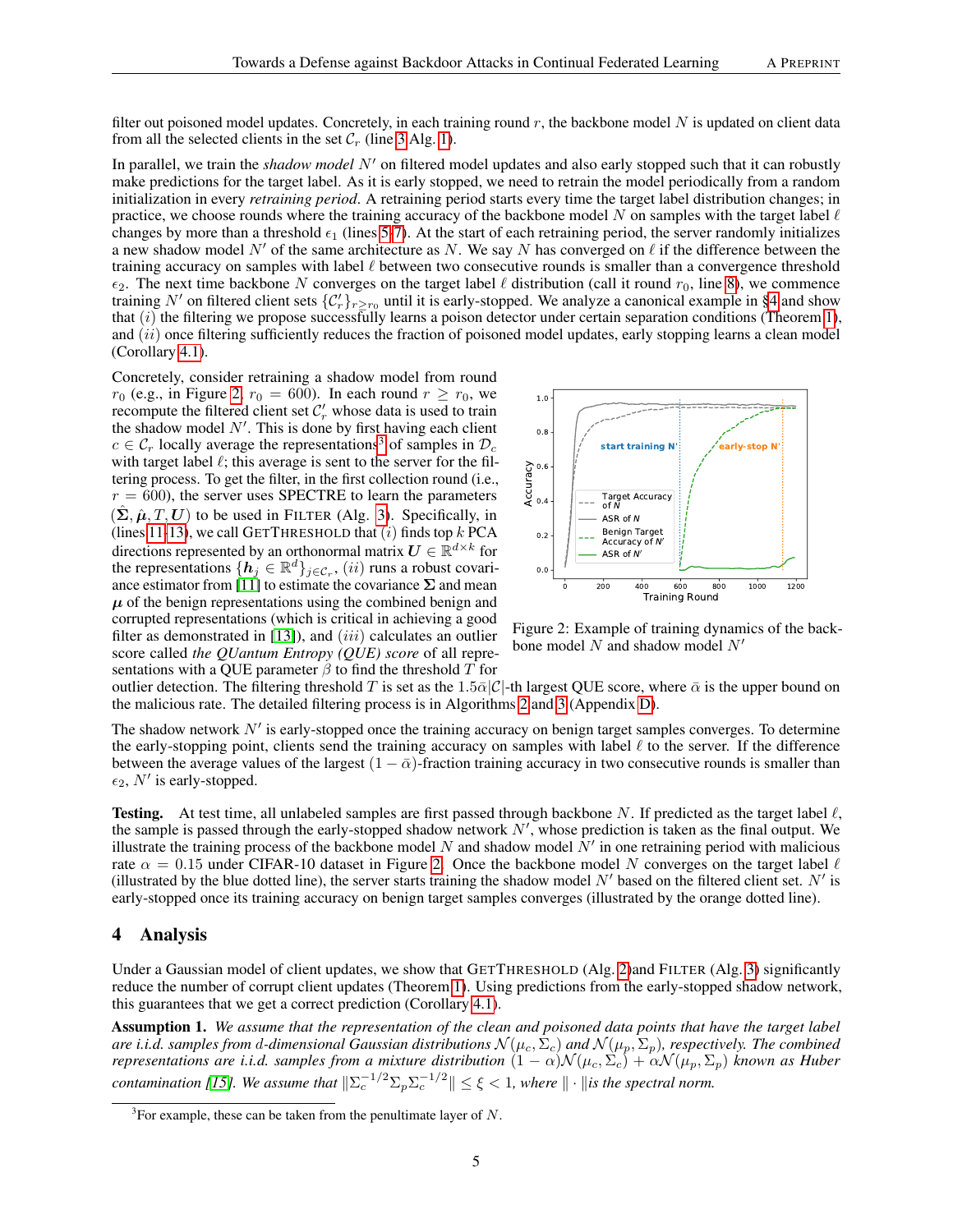Algorithm 1: Early-stopping training framework

<span id="page-5-1"></span>**input** : malicious rate upper bound  $\bar{\alpha}$ , target label  $\ell$ , retraining threshold  $\epsilon_1$ , convergence threshold  $\epsilon_2$ , dimension k, QUE parameter  $\beta$ .

1 Initialize the networks N, N'; converge  $\leftarrow$  False; filter\_learned  $\leftarrow$  False;

- <span id="page-5-2"></span>3 Train the backbone network N with client set  $\mathcal{C}_r$ ;
- 4 The server collects training accuracy on samples with label  $\ell$  of each client in  $\mathcal{C}_r$ , and calculates the mean value  $A_N^{(r)};$

<span id="page-5-7"></span><span id="page-5-6"></span><span id="page-5-5"></span><span id="page-5-4"></span><span id="page-5-3"></span>5 if converge and  $A_N^{(r)} - A_N^{(r-1)}$ 6 converge ← False;  $filter\_learned \leftarrow$  False;  $\begin{vmatrix} (r-1) \\ N \end{vmatrix} > \epsilon_1$  then  $7 \mid$  Initialize the shadow network  $N'$ ; 8 if *not* converge and  $A_N^{(r)} - A_N^{(r-1)}$  $\begin{vmatrix} (r-1) \\ N \end{vmatrix} < \epsilon_2$  then converge  $\leftarrow$  True; 9 **if** converge then 10 **Each client** j in  $\mathcal{C}_r$  uploads the averaged representation  $h_j^{(r)}$  of samples with label  $\ell$ ;  $\begin{array}{|c|c|c|c|c|}\n\hline\n\textbf{11} & \textbf{12} & \textbf{if } \textbf{not } \textbf{filter} & \textbf{learned } \textbf{then} \\
\hline\n\end{array}$  $\begin{equation} \mathbf{12} \end{equation} \begin{equation} \left[ \begin{array}{c} \hat{\mathbf{\Sigma}}, \hat{\boldsymbol{\mu}}, T, \boldsymbol{U} \leftarrow {\rm GETTHRESHOLD}\left(\left\{ \boldsymbol{h}^{(r)}_j\right\} \right) \end{array} \right] \end{equation}$  $_{j\in\mathcal{C}_{r}}$ ,  $\bar{\alpha},k,\beta\bigg)$ [Algorithm [2\]](#page-14-2) 13  $\parallel$  filter\_learned  $\leftarrow$  True; early\_stop  $\leftarrow$  False; <sup>14</sup> if *not* early*\_*stop then 15  $\left|\left|\right| \left|\right| \mathcal{C}_r' \leftarrow \text{Filter}\left(\left\{ \boldsymbol{U}^\top \boldsymbol{h}_j^{(r)} \right\} \right)$  $_{j\in\mathcal{C}_{r}}\,,\mathbf{\hat{\Sigma}},\mathbf{\hat{\mu}},T,\beta\bigg)$ [Algorithm [3\]](#page-14-1) 16  $\Box$  Train N' with client set  $\mathcal{C}'_r$ ; 17 The server collects training accuracy on samples with label  $\ell$  of each client in  $\mathcal{C}_r'$ , and calculates the mean of the largest  $(1 - \bar{\alpha})$ -fraction values as  $A_{N'}^{(r)}$ ; 18  $\left|\int\right| \left| \int A_{N'}^{(r)} - A_{N'}^{(r-1)} \right| < \epsilon_2$  then  $early\_stop \leftarrow$  True.

<span id="page-5-8"></span>The separation,  $\Delta = \mu_p - \mu_c$ , between the clean and the corrupt points plays a significant role, especially the magnitude  $\rho = \|\Sigma_c^{-1/2}\Delta\|$ . We show that GETTHRESHOLD and FILTER significantly reduce the poisoned fraction  $\alpha$ , as long as the separation  $\rho$  is sufficiently larger than (a function of) the poison variance  $\xi$ . In the following,  $n_r \triangleq |C_r|$  denotes the number of clients in a round r.

<span id="page-5-0"></span>**Theorem 1** (Utility guarantee for THRESHOLD and FILTER). *For any*  $m \in \mathbb{Z}_+$  *and a large enough*  $n_r =$  $\Omega((d^2/\alpha^3)$ polylog $(d/\alpha))$  and small enough  $\alpha=O(1)$ , under Assumption [1,](#page-4-3) there exist positive constants  $c_m, c_m'>0$ *that only depend on the target exponent*  $m>0$  such that if the separation is large enough,  $\rho\geq c_m\sqrt{\log(1/\alpha)+\xi}$ , *then the fraction of the poisoned data clients after* GETTHRESHOLD *in Algorithm [2](#page-14-2) and* FILTER *in Algorithm [3](#page-14-1) is*  $bounded \ by \ \frac{|S_{\rm{poison}}\setminus S_{\rm{filter}}|}{n_r-|S_{\rm{filter}}|} \ \le \ c_m' \alpha^m$ , with probability 9/10 where  $S_{\rm{filter}}$  is the set of client updates that did not pass *the* FILTER *and* Spoison *is the set of poisoned client updates.*

We provide a proof in Appendix [C.1.](#page-11-0) This theorem is the first theoretical justification of defenses based on robust covariance estimation and outlier detection. This provides justification for not just our approach but also for the previously-demonstrated success of, for example, [\[13\]](#page-9-1) in non-FL settings. Theorem [1](#page-5-0) suggests that we can select  $m = 3$ to reduce the fraction of corrupted clients from  $\alpha$  to  $c_m^j \alpha^3$ , as long as the separation between clean and poisoned data is large enough. The main tradeoff is in the condition  $\rho/\sqrt{\log(1/\alpha) + \xi} \geq c_m$ , where the LHS can be interpreted as the Signal-to-Noise Ratio (SNR) of the problem of detecting poisoned updates. If the SNR is large, the detection succeeds.

The next theorem shows that one can get a clean model by early-stopping a model trained on such a filtered dataset. This follows as a corollary of [\[21,](#page-9-10) Theorem 2.2]; it critically relies on an assumption on a  $(\varepsilon_0, M)$ -clusterable dataset  $\{(x_i \in \mathbb{R}^{d_0}, y_i \in \mathbb{R})\}_{i=1}^{n_r}$  and overparametrized two-layer neural network models defined in Assumption [2](#page-13-1) in the Appendix [C.2.](#page-13-2) If the fraction of malicious clients  $\alpha$  is sufficiently small, early stopping prevents a two-layer neural network from learning the backdoor. This suggests that our approach can defend against backdoor attacks;

<sup>2</sup> for *each training round* r do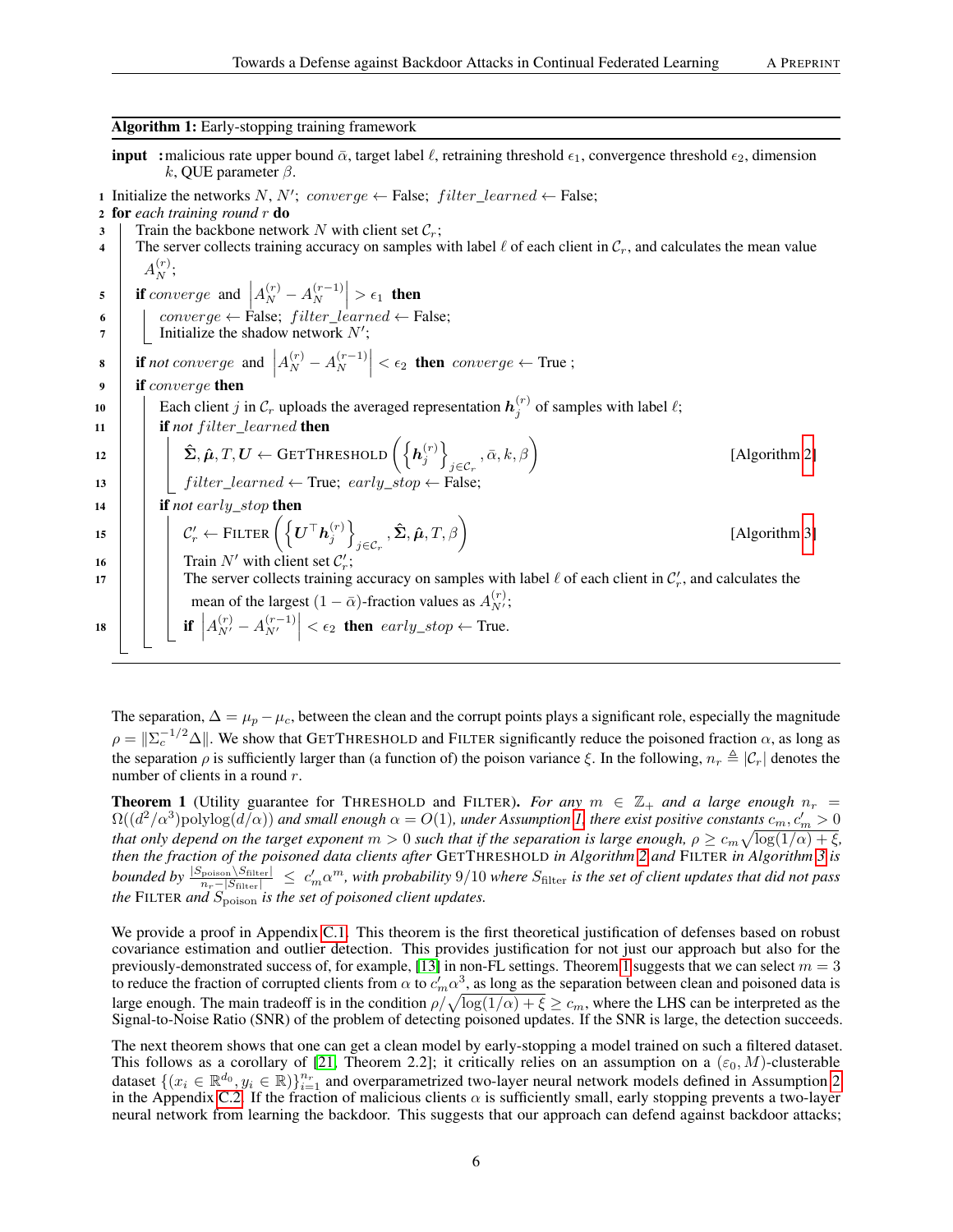GETTHRESHOLD and FILTER effectively reduce the fraction of corrupted data, which strengthens our early stopping defense. We further discuss the necessity of robust covariance estimation in Appendix [C.3.](#page-13-3)

<span id="page-6-2"></span>Corollary 4.1 (Utility guarantee for early stopping; corollary of [\[21,](#page-9-10) Theorem 2.2]). *Under the*  $(\alpha, n_r, \varepsilon_0, \varepsilon_1, M, L, \hat{M}, C, \lambda, W)$ -model in Assumption [2,](#page-13-1) starting with  $W_0 \in \mathbb{R}^{\hat{M} \times d_0}$  with i.i.d.  $\mathcal{N}(0, 1)$  entries, *there exists*  $c > 0$  such that if  $\alpha \leq 1/4(L-1)$ , where L is the number of classes, then  $\tau = c||C||^2/\lambda$  steps of gradient descent on the loss  $\mathcal{L}(W;x,y)=(1/2)(f_W(x)-y)^2$  for a two-layer neural network parametrized by  $W\in\mathbb{R}^{\hat{M}\times d_0}$ with learning rate  $\eta = cM/(n_r\|C\|^2)$  outputs  $W_T$  that correctly predicts the clean label of a test data  $\bm{x}_{\rm test}$  regardless *of whether it is poisoned or not with probability*  $1 - 3/M - Me^{-100d_0}$ .

# <span id="page-6-0"></span>5 Experimental results

To demonstrate the value of our framework, we train backdoored classifiers on the EMNIST [\[8\]](#page-8-1) and CIFAR-10 [\[18\]](#page-9-6) datasets. We compare with state-of-the-art defense algorithms under the federated setting: SPECTRE ([\[13\]](#page-9-1), both gradient- and representation-based), Robust Federated Aggregation (RFA) ([\[31\]](#page-9-2)), Norm Clipping, and Noise Adding ([\[34\]](#page-10-4)). We give a detailed explanation of each in Appendix [E,](#page-14-0) along with hyperparameter settings.

## <span id="page-6-1"></span>5.1 Defense under Homogeneous and Static Clients

In the homogeneous EMNIST, the dataset is shuffled and 100 images are distributed to each client. The target label is set as 1. We consider federated continual learning where a model is trained for a long time (1200 rounds in this experiment). Recall from Figure [1\(a\)](#page-3-2) that existing defenses suffer from backdoor leakage when  $\alpha$  is small ( $\alpha = 0.03$ ). In contrast, Algorithm [1](#page-5-1) achieves an ASR of 0.0013 for EMNIST and 0.0092 for CIFAR-10. Algorithm [1](#page-5-1) also offers strong protection at higher  $\alpha$ . For  $\alpha$  as high as 0.45, Table [1](#page-5-1) shows that Algorithm 1 has an ASR below 0.06 and MTA above 0.995 on EMNIST, whereas existing defenses all suffer from backdoor leakage.

|  | Table 1: ASR for EMNIST under a continual learning setting shows the advantage of Algorithm 1. |  |  |  |  |
|--|------------------------------------------------------------------------------------------------|--|--|--|--|
|  |                                                                                                |  |  |  |  |
|  |                                                                                                |  |  |  |  |

<span id="page-6-3"></span>

| $\alpha$ | Noise<br>Adding | Clipping and<br>Noise Adding | <b>RFA</b> | <b>G-SPECTRE</b> | <b>R-SPECTRE</b> | Our Method<br>(label-level/user-level) |
|----------|-----------------|------------------------------|------------|------------------|------------------|----------------------------------------|
| 0.15     | 0.00            | 1.00                         | 1.00       | 0.9948           | 0.9899           | 0.0067/0.0216                          |
| 0.25     | 1.00            | 1.00                         | 1.00       | 1.00             | 0.9934           | 0.0101 / 0.0367                        |
| 0.35     | 1.00            | 1.00                         | 1.00       | 1.00             | 1.00             | 0.0312/0.0769                          |
| 0.45     | 1.00            | 1.00                         | 1.00       | 1.00             | 1.00             | 0.0502 / 0.1338                        |

In some scenarios, it might be infeasible to get access to average representations for the target label. In this case, we propose a user-level defense whose ASR is also shown in the rightmost column. We observe that the ASR degrades gracefully, when switching to the user-level defense, a variant of our algorithm in which each user uploads the averaged representation over all samples rather than samples with the target label. Data homogeneity enables Algorithm [1](#page-5-1) to distinguish malicious clients only based on averaged representations over all samples, without knowledge of the target label.

Table 2: ASR for CIFAR-10 under a continual learning setting shows the advantage of Algorithm [1.](#page-5-1)

<span id="page-6-4"></span>

| $\alpha$ | Noise Adding | Clipping and<br>Noise Adding | <b>RFA</b> | <b>G-SPECTRE</b> | <b>R-SPECTRE</b> | Our Method |
|----------|--------------|------------------------------|------------|------------------|------------------|------------|
| 0.15     | 0.9212       | 0.9142                       | 0.9353     | 0.8754           | 0.7575           | 0.0140     |
| 0.25     | 0.9177       | 0.9247                       | 0.9528     | 0.9001           | 0.8826           | 0.0355     |
| 0.35     | 0.9388       | 0.9282                       | 0.9563     | 0.9142           | 0.8932           | 0.0972     |
| 0.45     | 0.9207       | 0.9338                       | 0.9598     | 0.9193           | 0.9091           | 0.1865     |

Compared with EMNIST dataset, CIFAR-10 is more difficult to learn. The smaller learning rate results in less effective early stopping and thus leads to slightly larger ASR in Table [2.](#page-6-4)

# 5.2 Ablation study: Main Task Accuracy (MTA) vs. Attack Success Rate (ASR) Tradeoff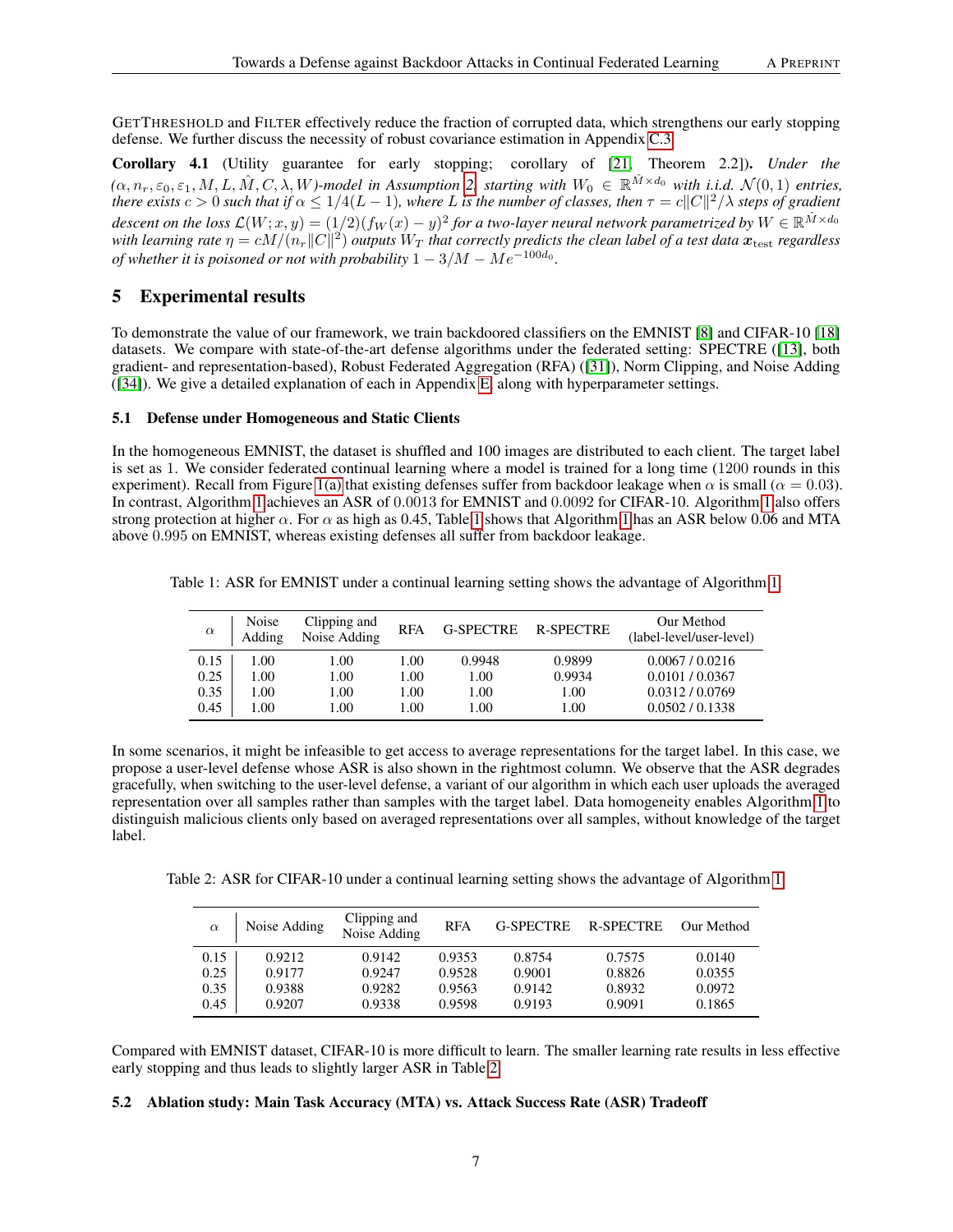Under homogeneous and static EMNIST dataset, we run an ablation study on one of the main components: the backbone network. Without the backbone network, our framework (in the one-shot setting) reduces to training baseline defenses with early stopping. Figure [3](#page-7-1) shows the resulting achievable (ASR, MTA) as we tune the early-stopping round for  $\alpha = 0.45$ . Results for  $\alpha = 0.15$  are included in Appendix [F.2.](#page-15-0) The curves start at the bottom left (0,0) and most of them first move up, learning the main tasks. Then, the curves veer to the right as the backdoor is learned. We want algorithms that achieve points close to the top left  $(0, 1)$ .

Algorithm [1](#page-5-1) achieves the green star (0.9967, 0.0502) when  $\alpha = 0.45$  (Figure [3\)](#page-7-1). The blue curve (early stopping with no other defense) is far from  $(0, 1)$ . This suggests that the backbone network and SPECTRE filtering are necessary to achieve the performance of Algorithm [1.](#page-5-1) The curve for early-stopped RFA (purple x's) is also far from  $(0, 1)$  for large  $\alpha$ . Earlystopped R-SPECTRE without the backbone network (orange triangles) achieves a good MTA-ASR tradeoff (though still worse than that of Algorithm [1\)](#page-5-1). However, we show in [§5.3](#page-7-0) that the MTA-ASR tradeoff of R-SPECTRE is significantly worse



<span id="page-7-1"></span>Figure 3: MTA-ASR tradeoff shows simple early stopping with no (other) defense far from the ideal (0,1) for  $\alpha = 0.45$ . R-SPECTRE with early stopping is more resilient, but all early-stopping-based prior defenses suffer when clients' data changes dynamically as we show in [§5.3.](#page-7-0) Algorithm [1](#page-5-1) achieves close-to-ideal tradeoffs.

when clients' data distribution changes dynamically. We observe similar trends for all baselines when  $\alpha = 0.15$ (Appendix [F.2\)](#page-15-0).

#### <span id="page-7-0"></span>5.3 Defense under Time-varying Clients' Data

We evaluate our defense in the dynamic setting, when the data distribution changes over time, for  $\alpha = 0.15$ . We compare Algorithm [1](#page-5-1) with two variants: Periodic R-SPECTRE and our method using *only* shadow network prediction. Periodic R-SPECTRE is a direct extension of R-SPECTRE: the network is retrained from scratch with SPECTRE every R rounds, where  $R = 400$  is the interval of change in the client data. Next, we use the same training as our framework except the prediction only uses the shadow network (as opposed to using the backbone network as in Algorithm [1\)](#page-5-1).

We set the data distribution varying period as 400 rounds and fix  $\alpha = 15\%$ . We use homogeneous EMNIST in the first phase  $e_1$ , then reduce the number of samples with labels 2-5 to 10% of the original in phase  $e_2$ , i.e., reduce the number of images with the label in  $\{2, 3, 4, 5\}$  from 10 to 1 for each client. Recall that the backdoor target label is 1. The MTA-ASR tradeoffs of all three algorithms in  $e_2$  are shown in Fig. [4](#page-7-2) Results for additional periods and types of data distribution shift are shown in Appendix [F.4.](#page-16-0)



<span id="page-7-3"></span><span id="page-7-2"></span>Figure 4: MTA-ASR Tradeoff with  $\alpha = 0.15$  after distribution shift (phase  $e_2$ ).

As we can see in Fig[.4,](#page-7-2) adopting the early-stopping mechanism, Algorithm [1](#page-5-1) achieves  $(0.9972, 0.0103)$  in phase  $e_2$ . However, the competing defenses suffer from the lack of training samples with labels 2-5. They take more time for the training accuracy to converge to 1, resulting in poor MTA-ASR tradeoffs. The backbone network in Algorithm [1](#page-5-1) persists throughout the training, and is thus resilient to changes in data distributions; it achieves the point shown by a green star.

The MTA-ASR tradeoff of our method with shadow network prediction is better than that of periodic R-SPECTRE. The former conducts user filtering only after the convergence of backbone network  $N$  on label  $\ell$ , while the latter filters in every round. This indicates that filtering after  $N$  converges gives better performance.

#### 5.4 Defense under Heterogeneous Dataset

We evaluate the ASR of Algorithm [1](#page-5-1) and its two variants: sample-level and user-level defenses. In the sample level version, each user uploads the representations of samples with the target label without averaging, and the samples regarded as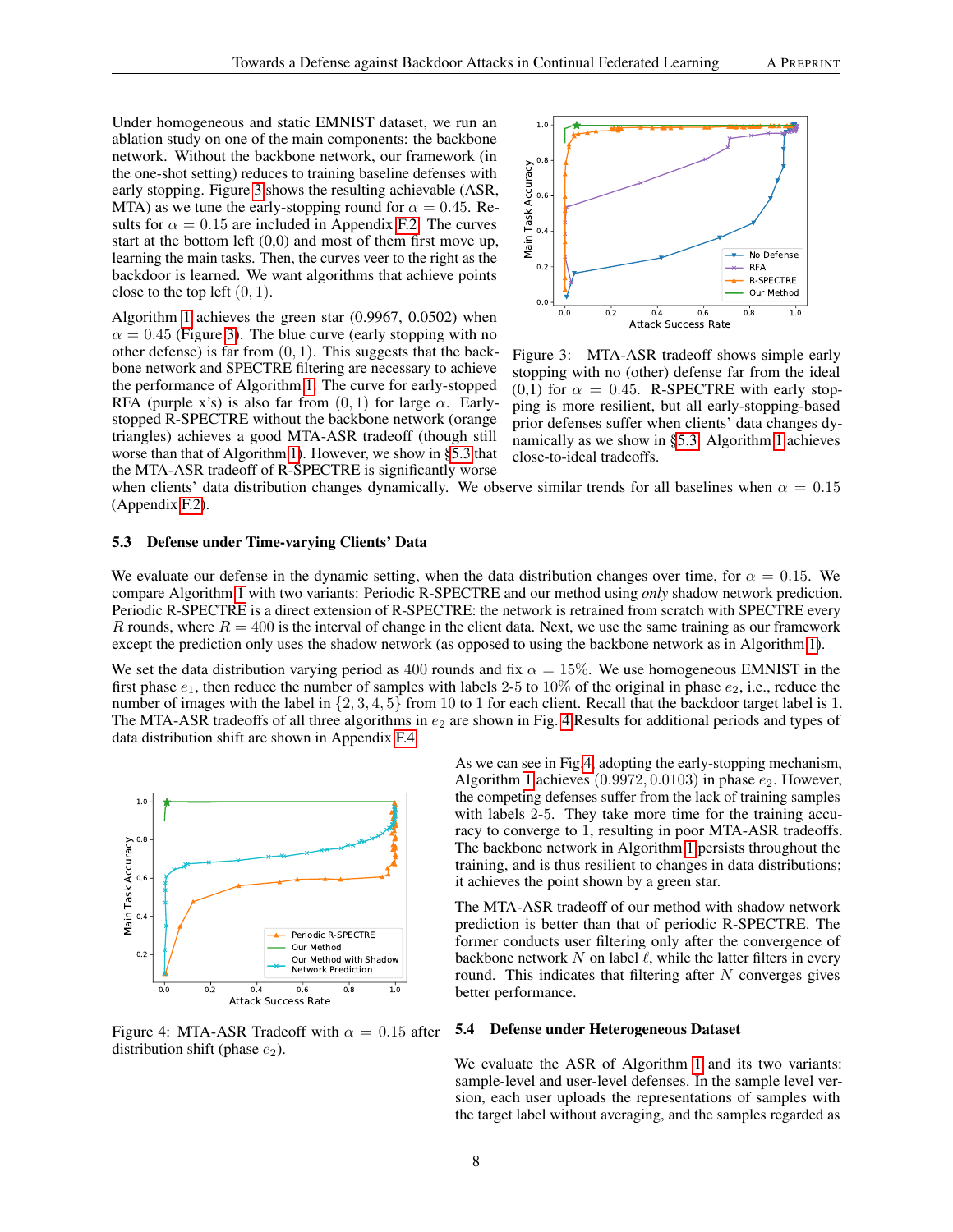backdoor images are filtered out. This is more complex and increases privacy concerns but is more robust against heterogeneous clients as shown in Table [3.](#page-8-3) On the other hand, user-level defense fails as heterogeneity of clients makes it challenging to detect corrupt users from user-level aggregate statistics. The label-level RFA and R-SPECTRE are evaluated after the network is trained for 1200 rounds. More experimental results are provided in Appendix [F.3.](#page-16-1)

| $\alpha$ | Label-level<br><b>RFA</b> | <b>R-SPECTRE</b> | Our Method with<br>Sample-level Defense | Our Method | Our Method with<br>User-level Defense |
|----------|---------------------------|------------------|-----------------------------------------|------------|---------------------------------------|
| 0.15     | 1.00                      | 0.9967           | 0.0107                                  | 0.0307     | 0.5719                                |
| 0.25     | 1.00                      | 1.00             | 0.0166                                  | 0.0378     | 0.5912                                |
| 0.35     | 1.00                      | 1.00             | 0.0301                                  | 0.0836     | 0.6755                                |
| 0.45     | l.00                      | 1.00             | 0.0534                                  | 0.1106     | 0.7359                                |

<span id="page-8-3"></span>

# 6 Conclusion

Motivated by the success of robust covariance based filters in the non-FL setting, we propose a novel framework for defending against backdoor attacks in the federated continual learning setting. The main idea is to use such filters to reduce the fraction of corrupt model updates significantly, and then train an early stopped model (called a shadow model) on those filtered updates to get a clean model. This combination of filtering and early-stopping significantly improves upon existing defenses and we provide theoretical justifications of our approach. One of the main technical innovations is the parallel training of the backbone and the shadow models, which is critical for obtaining a reliable filter (via the backbone model) and a trustworthy predictor (via the shadow model).

# Acknowledgement

This material is based upon work supported by the National Science Foundation Convergence Accelerator grant CA-2040675, the U.S. Army Research Office and the U.S. Army Futures Command under Contract No. W911NF-20-D-0002, NSF grants CNS-2002664, IIS-1929955, DMS-2134012, CCF-2019844 as a part of NSF Institute for Foundations of Machine Learning (IFML), and CNS-2112471 as a part of NSF AI Institute for Future Edge Networks and Distributed Intelligence (AI-EDGE). The content of the information does not necessarily reflect the position or the policy of the government and no official endorsement should be inferred. This work was also supported in part by gift grants from J.P. Morgan Chase, Bosch, Siemens, Google, and Intel.

# References

- <span id="page-8-7"></span>[1] Sana Awan, Bo Luo, and Fengjun Li. Contra: Defending against poisoning attacks in federated learning. In *European Symposium on Research in Computer Security*, pages 455–475. Springer, 2021.
- <span id="page-8-5"></span>[2] Eugene Bagdasaryan, Andreas Veit, Yiqing Hua, Deborah Estrin, and Vitaly Shmatikov. How to backdoor federated learning. In *International Conference on Artificial Intelligence and Statistics*, pages 2938–2948. PMLR, 2020.
- <span id="page-8-8"></span>[3] Mauro Barni, Kassem Kallas, and Benedetta Tondi. A new backdoor attack in cnns by training set corruption without label poisoning. In *2019 IEEE International Conference on Image Processing (ICIP)*, pages 101–105. IEEE, 2019.
- <span id="page-8-2"></span>[4] Battista Biggio, Konrad Rieck, Davide Ariu, Christian Wressnegger, Igino Corona, Giorgio Giacinto, and Fabio Roli. Poisoning behavioral malware clustering. In *Proceedings of the 2014 workshop on artificial intelligent and security workshop*, pages 27–36, 2014.
- <span id="page-8-6"></span>[5] Peva Blanchard, Rachid Guerraoui, and Julien Stainer. Machine learning with adversaries: Byzantine tolerant gradient descent. In *Advances in Neural Information Processing Systems*, pages 119–129, 2017.
- <span id="page-8-4"></span>[6] Xinyun Chen, Chang Liu, Bo Li, Kimberly Lu, and Dawn Song. Targeted backdoor attacks on deep learning systems using data poisoning. *arXiv preprint arXiv:1712.05526*, 2017.
- <span id="page-8-0"></span>[7] Edward Chou, Florian Tramèr, Giancarlo Pellegrino, and Dan Boneh. Sentinet: Detecting physical attacks against deep learning systems. *arXiv preprint arXiv:1812.00292*, 2018.
- <span id="page-8-1"></span>[8] Gregory Cohen, Saeed Afshar, Jonathan Tapson, and Andre Van Schaik. Emnist: Extending mnist to handwritten letters. In *2017 international joint conference on neural networks (IJCNN)*, pages 2921–2926. IEEE, 2017.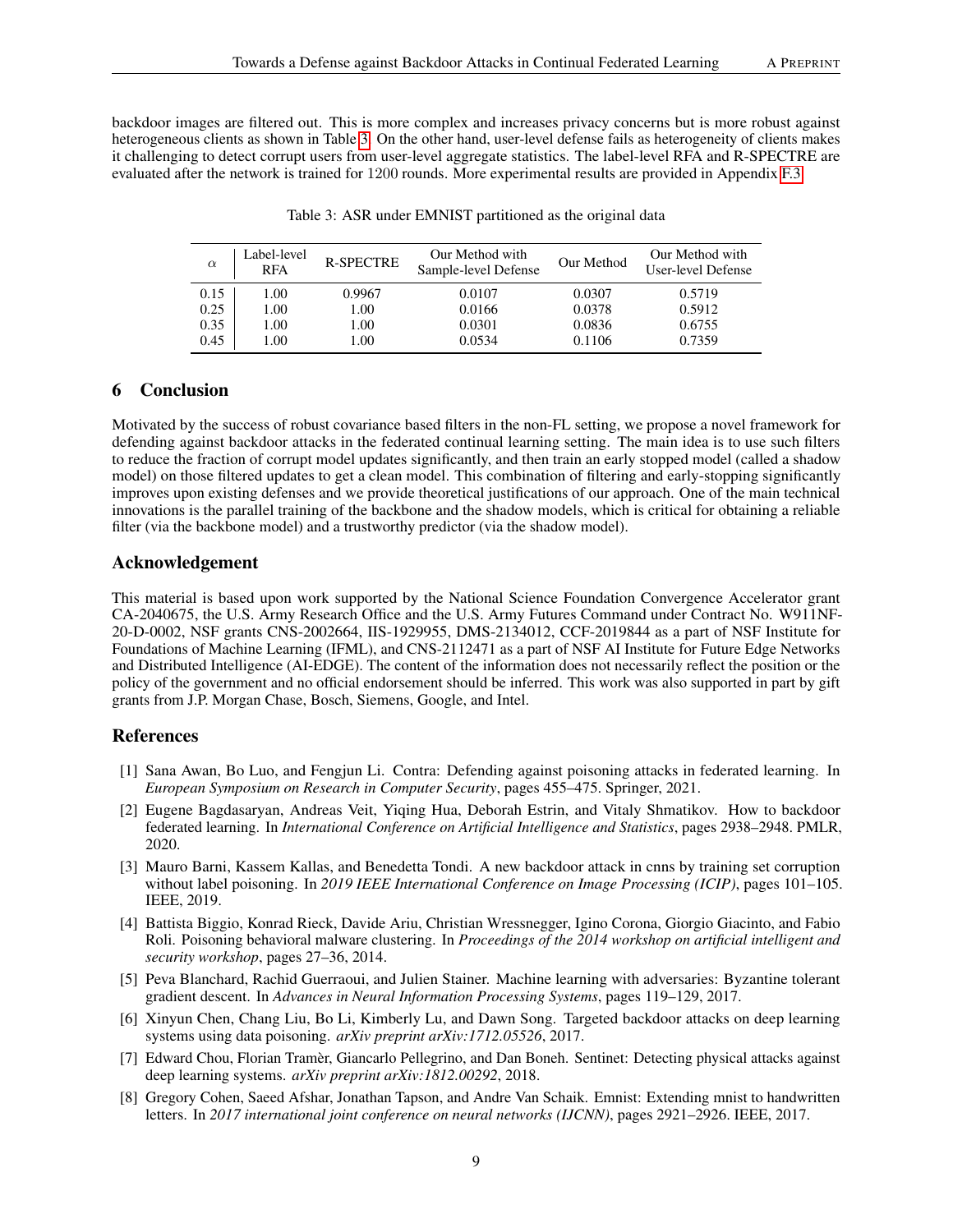- <span id="page-9-20"></span>[9] Chandler Davis and William Morton Kahan. The rotation of eigenvectors by a perturbation. iii. *SIAM Journal on Numerical Analysis*, 7(1):1–46, 1970.
- <span id="page-9-21"></span>[10] Ilias Diakonikolas, Gautam Kamath, Daniel Kane, Jerry Li, Ankur Moitra, and Alistair Stewart. Robust estimators in high-dimensions without the computational intractability. *SIAM Journal on Computing*, 48(2):742–864, 2019.
- <span id="page-9-8"></span>[11] Ilias Diakonikolas, Gautam Kamath, Daniel M Kane, Jerry Li, Ankur Moitra, and Alistair Stewart. Being robust (in high dimensions) can be practical. In *International Conference on Machine Learning*, pages 999–1008. PMLR, 2017.
- <span id="page-9-7"></span>[12] Tianyu Gu, Brendan Dolan-Gavitt, and Siddharth Garg. Badnets: Identifying vulnerabilities in the machine learning model supply chain. *arXiv preprint arXiv:1708.06733*, 2017.
- <span id="page-9-1"></span>[13] Jonathan Hayase, Weihao Kong, Raghav Somani, and Sewoong Oh. SPECTRE: Defending against backdoor attacks using robust statistics. In *International Conference on Machine Learning*, pages 4129–4139. PMLR, 2021.
- <span id="page-9-22"></span>[14] Kaiming He, Xiangyu Zhang, Shaoqing Ren, and Jian Sun. Deep residual learning for image recognition. In *Proceedings of the IEEE conference on computer vision and pattern recognition*, pages 770–778, 2016.
- <span id="page-9-9"></span>[15] Peter J Huber. Robust estimation of a location parameter. In *Breakthroughs in statistics*, pages 492–518. Springer, 1992.
- <span id="page-9-12"></span>[16] Andrew Ilyas, Shibani Santurkar, Dimitris Tsipras, Logan Engstrom, Brandon Tran, and Aleksander Madry. Adversarial examples are not bugs, they are features. In *Advances in Neural Information Processing Systems*, pages 125–136, 2019.
- <span id="page-9-0"></span>[17] Jakub Konečnỳ, H Brendan McMahan, Daniel Ramage, and Peter Richtárik. Federated optimization: Distributed machine learning for on-device intelligence. *arXiv preprint arXiv:1610.02527*, 2016.
- <span id="page-9-6"></span>[18] Alex Krizhevsky, Geoffrey Hinton, et al. Learning multiple layers of features from tiny images. 2009.
- <span id="page-9-19"></span>[19] Pavel Laskov. Practical evasion of a learning-based classifier: A case study. In *2014 IEEE symposium on security and privacy*, pages 197–211. IEEE, 2014.
- <span id="page-9-17"></span>[20] Kimin Lee, Kibok Lee, Honglak Lee, and Jinwoo Shin. A simple unified framework for detecting out-ofdistribution samples and adversarial attacks. In *Advances in Neural Information Processing Systems*, pages 7167–7177, 2018.
- <span id="page-9-10"></span>[21] Mingchen Li, Mahdi Soltanolkotabi, and Samet Oymak. Gradient descent with early stopping is provably robust to label noise for overparameterized neural networks. In *International conference on artificial intelligence and statistics*, pages 4313–4324. PMLR, 2020.
- <span id="page-9-15"></span>[22] Shaofeng Li, Minhui Xue, Benjamin Zi Hao Zhao, Haojin Zhu, and Xinpeng Zhang. Invisible backdoor attacks on deep neural networks via steganography and regularization. *arXiv preprint arXiv:1909.02742*, 2019.
- <span id="page-9-3"></span>[23] Yige Li, Xixiang Lyu, Nodens Koren, Lingjuan Lyu, Bo Li, and Xingjun Ma. Anti-backdoor learning: Training clean models on poisoned data. *Advances in Neural Information Processing Systems*, 34, 2021.
- <span id="page-9-5"></span>[24] Yige Li, Xixiang Lyu, Nodens Koren, Lingjuan Lyu, Bo Li, and Xingjun Ma. Neural attention distillation: Erasing backdoor triggers from deep neural networks. *arXiv preprint arXiv:2101.05930*, 2021.
- <span id="page-9-16"></span>[25] Shiyu Liang, Yixuan Li, and Rayadurgam Srikant. Enhancing the reliability of out-of-distribution image detection in neural networks. *arXiv preprint arXiv:1706.02690*, 2017.
- <span id="page-9-18"></span>[26] Jing Liu, Chulin Xie, Krishnaram Kenthapadi, Oluwasanmi O Koyejo, and Bo Li. Rvfr: Robust vertical federated learning via feature subspace recovery. 2021.
- <span id="page-9-4"></span>[27] Kang Liu, Brendan Dolan-Gavitt, and Siddharth Garg. Fine-pruning: Defending against backdooring attacks on deep neural networks. In *International Symposium on Research in Attacks, Intrusions, and Defenses*, pages 273–294. Springer, 2018.
- <span id="page-9-13"></span>[28] Yingqi Liu, Shiqing Ma, Yousra Aafer, Wen-Chuan Lee, Juan Zhai, Weihang Wang, and Xiangyu Zhang. Trojaning attack on neural networks. 2017.
- <span id="page-9-14"></span>[29] Yunfei Liu, Xingjun Ma, James Bailey, and Feng Lu. Reflection backdoor: A natural backdoor attack on deep neural networks. In *European Conference on Computer Vision*, pages 182–199. Springer, 2020.
- <span id="page-9-11"></span>[30] Aleksander Madry, Aleksandar Makelov, Ludwig Schmidt, Dimitris Tsipras, and Adrian Vladu. Towards deep learning models resistant to adversarial attacks. *arXiv preprint arXiv:1706.06083*, 2017.
- <span id="page-9-2"></span>[31] Krishna Pillutla, Sham M Kakade, and Zaid Harchaoui. Robust aggregation for federated learning. *arXiv preprint arXiv:1912.13445*, 2019.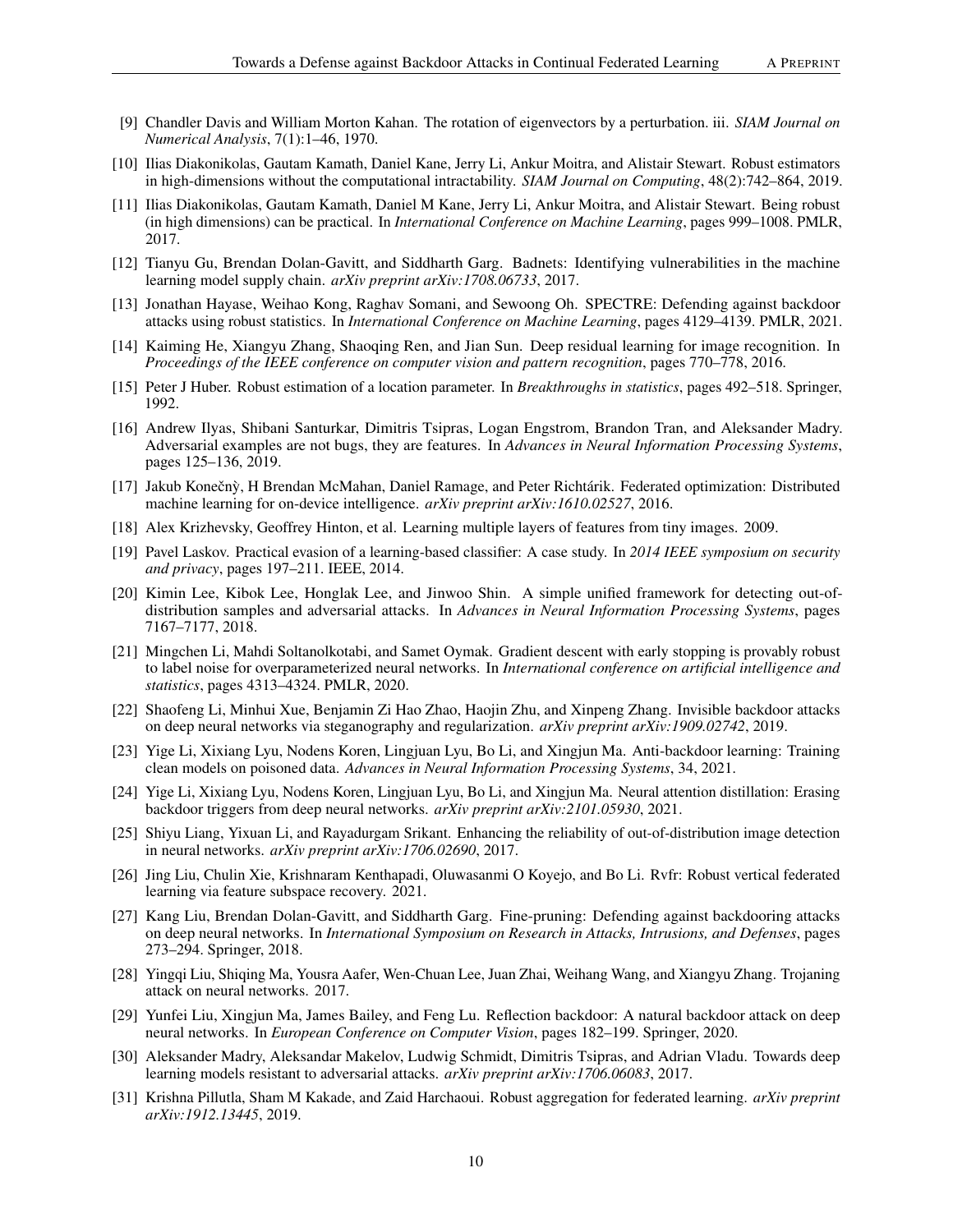- <span id="page-10-1"></span>[32] Stefano Savazzi, Monica Nicoli, Mehdi Bennis, Sanaz Kianoush, and Luca Barbieri. Opportunities of federated learning in connected, cooperative, and automated industrial systems. *IEEE Communications Magazine*, 59(2):16– 21, 2021.
- <span id="page-10-7"></span>[33] Jacob Steinhardt, Pang Wei W Koh, and Percy S Liang. Certified defenses for data poisoning attacks. In *Advances in neural information processing systems*, pages 3517–3529, 2017.
- <span id="page-10-4"></span>[34] Ziteng Sun, Peter Kairouz, Ananda Theertha Suresh, and H Brendan McMahan. Can you really backdoor federated learning? *arXiv preprint arXiv:1911.07963*, 2019.
- <span id="page-10-10"></span>[35] Vale Tolpegin, Stacey Truex, Mehmet Emre Gursoy, and Ling Liu. Data poisoning attacks against federated learning systems. In *European Symposium on Research in Computer Security*, pages 480–501. Springer, 2020.
- <span id="page-10-11"></span>[36] Brandon Tran, Jerry Li, and Aleksander Madry. Spectral signatures in backdoor attacks. *Advances in neural information processing systems*, 31, 2018.
- <span id="page-10-8"></span>[37] Binghui Wang, Xiaoyu Cao, and Neil Zhenqiang Gong. On certifying robustness against backdoor attacks via randomized smoothing. *arXiv preprint arXiv:2002.11750*, 2020.
- <span id="page-10-0"></span>[38] Bolun Wang, Yuanshun Yao, Shawn Shan, Huiying Li, Bimal Viswanath, Haitao Zheng, and Ben Y Zhao. Neural cleanse: Identifying and mitigating backdoor attacks in neural networks. In *2019 IEEE Symposium on Security and Privacy (SP)*, pages 707–723. IEEE, 2019.
- <span id="page-10-9"></span>[39] Maurice Weber, Xiaojun Xu, Bojan Karlas, Ce Zhang, and Bo Li. Rab: Provable robustness against backdoor attacks. *arXiv preprint arXiv:2003.08904*, 2020.
- <span id="page-10-5"></span>[40] Chulin Xie, Minghao Chen, Pin-Yu Chen, and Bo Li. Crfl: Certifiably robust federated learning against backdoor attacks. In *International Conference on Machine Learning*, pages 11372–11382. PMLR, 2021.
- <span id="page-10-3"></span>[41] Chaofei Yang, Qing Wu, Hai Li, and Yiran Chen. Generative poisoning attack method against neural networks. *arXiv preprint arXiv:1703.01340*, 2017.
- <span id="page-10-6"></span>[42] Haoti Zhong, Cong Liao, Anna Cinzia Squicciarini, Sencun Zhu, and David Miller. Backdoor embedding in convolutional neural network models via invisible perturbation. In *Proceedings of the Tenth ACM Conference on Data and Application Security and Privacy*, pages 97–108, 2020.

# Appendix

## A Ethical Considerations

This paper studies defenses against backdoor attacks in FL pipelines. The main ethical implications are surrounding the evaluation of our defense. To demonstrate robustness against a backdoor attack, we would ideally like to deploy our methods in a real ML pipeline and demonstrate that our method can defend against real-world backdoor attacks. However, this is infeasible due both to constraints in deploying new user-facing FL technologies and in the relative rarity of known backdoor attacks in the wild. To deal with these constraints, we evaluated our methods on benchmark datasets and backdoor attacks introduced by us. While this evaluation setup is less realistic than a real FL pipeline, it also avoids possible ethical issues if one were to deploy a defense that fails in a safety-critical situation. That is, although our approach has very low ASR, it is not zero. In some cases, an attacker might be able to launch severe attacks if they can manage to backdoor even a single sample at test time. Such scenarios are likely ill-suited to purely statistical defenses like ours.

# <span id="page-10-2"></span>B Related Work

Backdoor attacks. There has been a vast body of attacks on machine learning (ML) pipelines. In this work, we consider only *training-time* attacks, in which the attacker modifies either the training data or process to meet their goals. Inference-time attacks are discussed in several survey papers [\[30,](#page-9-11) [16\]](#page-9-12). Further, we do not consider data poisoning attacks, in which the goal of the adversary is simply to decrease the model's prediction accuracy [\[41,](#page-10-3) [4\]](#page-8-2) which has also been studied in the federated setting [\[34\]](#page-10-4). Instead, we focus on *backdoor attacks*, where the attacker's goal is to train a model to output a target classification label on samples that contain a trigger signal (specified by the attacker) while classify other samples correctly at test-time [\[12\]](#page-9-7). The most commonly-studied backdoor attack is a *pixel attack*, in which the attacker inserts a small pattern of pixels into a subset of training samples of a given source class, and changes their labels to the target label [\[12\]](#page-9-7). Pixel attacks can be effective even when only a small fraction of training data is corrupted [\[12\]](#page-9-7). Many subsequent works have explored other types of backdoor attacks, including (but not limited to) periodic signals [\[42\]](#page-10-6), feature-space perturbations [\[6,](#page-8-4) [28\]](#page-9-13), reflections [\[29\]](#page-9-14), human-imperceptible perturbations [\[22\]](#page-9-15), and FL model replacement that explicitly try to evade anomaly detection [\[2\]](#page-8-5). Although our evaluation will focus on pixel attacks, our experiments suggest that our insights translate to other types of attacks as well (Appendix [F.5](#page-18-0) and [F.6\)](#page-18-1).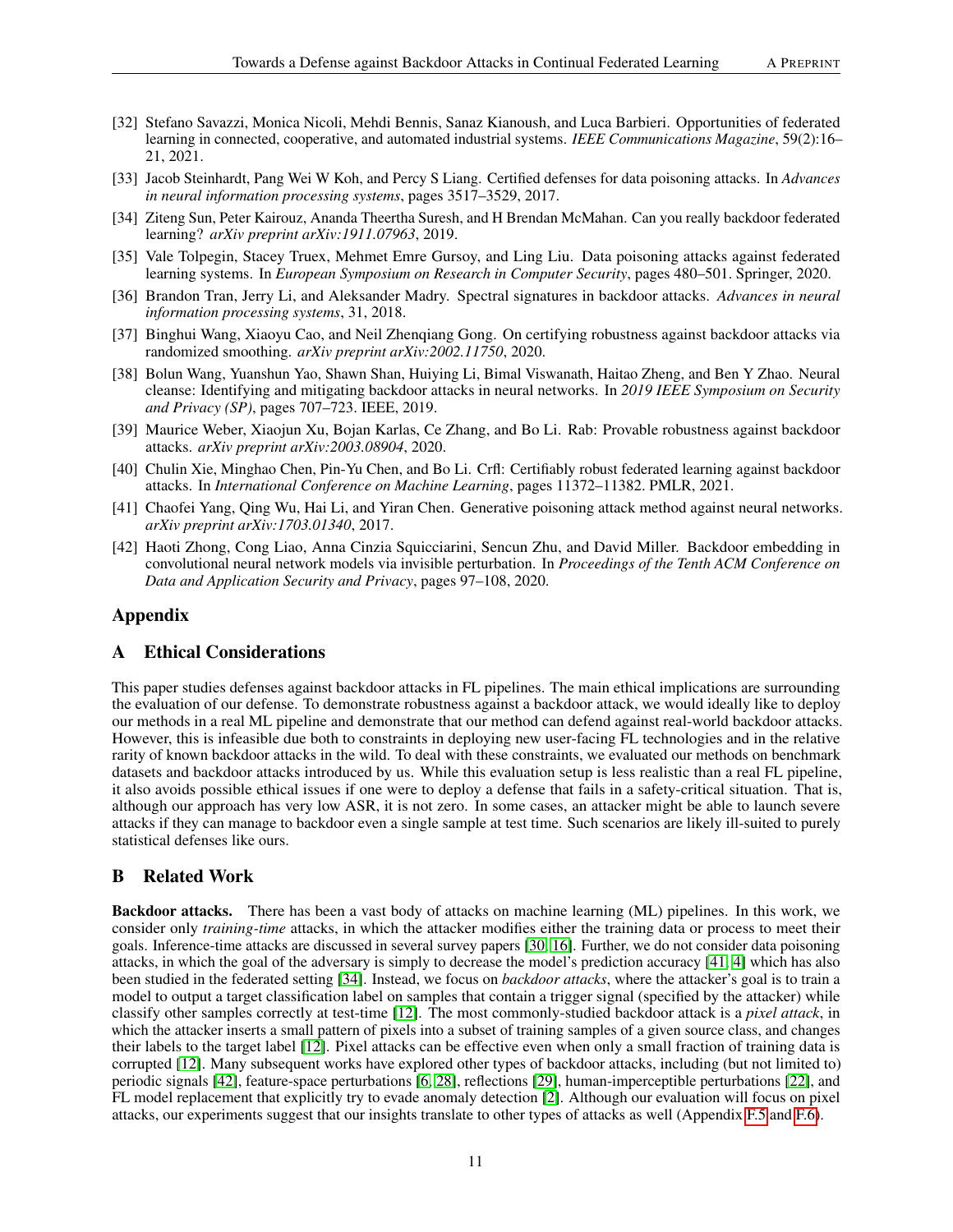Backdoor defenses. As mentioned earlier, many backdoor defenses can be viewed as taking one (or more) of three approaches: (1) Malicious data detection, (2) Robust training, and (3) Trigger identification.

Malicious data detection-based methods exploit the idea that adversarial samples will differ from the benign data distribution (e.g., they may be outliers). Many such defenses require access to clean samples [\[25,](#page-9-16) [20,](#page-9-17) [33\]](#page-10-7), which we assume to be unavailable. Others work only when the initial adversarial fraction is large, as in anti-backdoor learning [\[23\]](#page-9-3) (see § [3.2\)](#page-3-0), or small, as in robust vertical FL [\[26\]](#page-9-18); we instead require a method that works across all adversarial fractions. Recently, *SPECTRE* proposed using robust covariance estimation to estimate the covariance of the benign data from a (partially-corrupted) dataset [\[13\]](#page-9-1). The data samples are whitened to amplify the spectral signature of corrupted data. Malicious samples are then filtered out by thresholding based on a *QUantum Entropy (QUE)* score, which projects the whitened data down to a scalar. We use SPECTRE as a building block of our algorithm, and also as a baseline for comparison. To adapt SPECTRE to the FL setting, we apply it to gradients (we call this G-SPECTRE) or sample representations (R-SPECTRE), each averaged over a single client's local data with target label  $\ell$ . However, we see in § [3.1](#page-2-0) that SPECTRE alone does not work in the continuous learning setting.

Robust training methods do not explicitly identify and/or filter outliers; instead, they modify the training (and/or testing) procedure to implicitly remove their contribution. For example, *Robust Federated Aggregation (RFA)* provides a robust secure aggregation oracle based on the geometric median [\[31\]](#page-9-2). It is shown to be robust against data poisoning attacks both theoretically and empirically. However, it was not evaluated on backdoor attacks. In this work, we adopt RFA as a baseline, and show that it too suffers from backdoor leakage (§ [3.1\)](#page-2-0). Other variants of robust training methods require a known bound on the magnitude of the adversarial perturbation; for example, randomized smoothing [\[37,](#page-10-8) [39\]](#page-10-9) ensures that the classifier outputs the same label for all points within a ball centered at a particular sample. We assume the radius of adversarial perturbations to be unknown at training time. Other approaches again require access to clean data, which we assume to be unavailable. Examples include fine-pruning [\[27\]](#page-9-4), which trains a pruned, fine-tuned model from clean data.

Trigger identification approaches typically examine the training data to infer the structure of a trigger. For example, NeuralCleanse [\[38\]](#page-10-0) searches for data perturbations that change the classification of a sample to a target class. SentiNet [\[7\]](#page-8-0) uses techniques from model interpretability to identify contiguous, salient regions of input images. These approaches are ill-suited to the FL setting, as they require fine-grained access to training samples and are often tailored to a specific type of backdoor trigger (e.g., pixel attacks).

Finally, note that there is a large body of work defending against data poisoning attacks [\[34,](#page-10-4) [31,](#page-9-2) [5,](#page-8-6) [1,](#page-8-7) [19,](#page-9-19) [35\]](#page-10-10). In general, such defenses do not work against backdoor attacks. For example, we show in § [3.1](#page-2-0) and § [5](#page-6-0) that defenses against data poisoning attacks such as RFA [\[31\]](#page-9-2), norm clipping [\[34\]](#page-10-4), and noise addition [\[34\]](#page-10-4) are ineffective against backdoor attacks, particularly in the continual learning setting.

# C Complete proofs of the main theoretical results

We provide proofs of main results and accompanying technical lemmas. We use  $c, c', C, C', \ldots$  to denote generic numerical constants that might differ from line to line.

## <span id="page-11-0"></span>C.1 Proof of Theorem [1](#page-5-0)

The proof proceeds in two steps. First, we show that under Assumption [1,](#page-4-3) the direction of the top eigenvector of the empirical covariance is aligned with the direction of the center of the poisoned representations (Lemma [C.1\)](#page-11-1). We next show that filtering with the quantum score significantly reduces the number of poisoned clients (Lemma [C.2\)](#page-12-0).

We let 
$$
\hat{\Sigma}
$$
 be the output of the robust covariance estimator in Algorithm 2. After whitening by  $\hat{\Sigma}^{-1/2}$ , we let  $\tilde{\Sigma}_c = \hat{\Sigma}^{-1/2} \Sigma_c \hat{\Sigma}^{-1/2}$ ,  $\tilde{\Sigma}_p = \hat{\Sigma}^{-1/2} \Sigma_p \hat{\Sigma}^{-1/2}$ ,  $\tilde{\Delta} = \hat{\Sigma}^{-1/2} \Delta$ ,  $\tilde{\mu}_p = \hat{\Sigma}^{-1/2} \mu_p$ , and  $\tilde{\mu}_c = \hat{\Sigma}^{-1/2} \mu_c$ .

The next lemma shows that as we have a larger separation  $\|\tilde{\Delta}\|$ , we get a better estimate of the direction of the poisons,  $\tilde{\Delta}/\|\tilde{\Delta}\|$ , using the principal component, v, of the whitened representations  $S' = {\{\Sigma^{-1/2}(h_i - \mu)\}}_{i=1}^{n_r}$ . The estimation error is measured in  $\sin^2$  of the angle between the two.

<span id="page-11-1"></span>Lemma C.1 (Estimating ∆˜ with top eigenvector). *Under the assumptions of Theorem [1,](#page-5-0)*

$$
\sin^2(v, \tilde{\Delta}/\|\tilde{\Delta}\|) = 1 - (v^T \tilde{\Delta}/\|\tilde{\Delta}\|)^2 \le c \frac{(\log(1/\alpha) + \xi)^2}{\|\tilde{\Delta}\|^4}.
$$
 (1)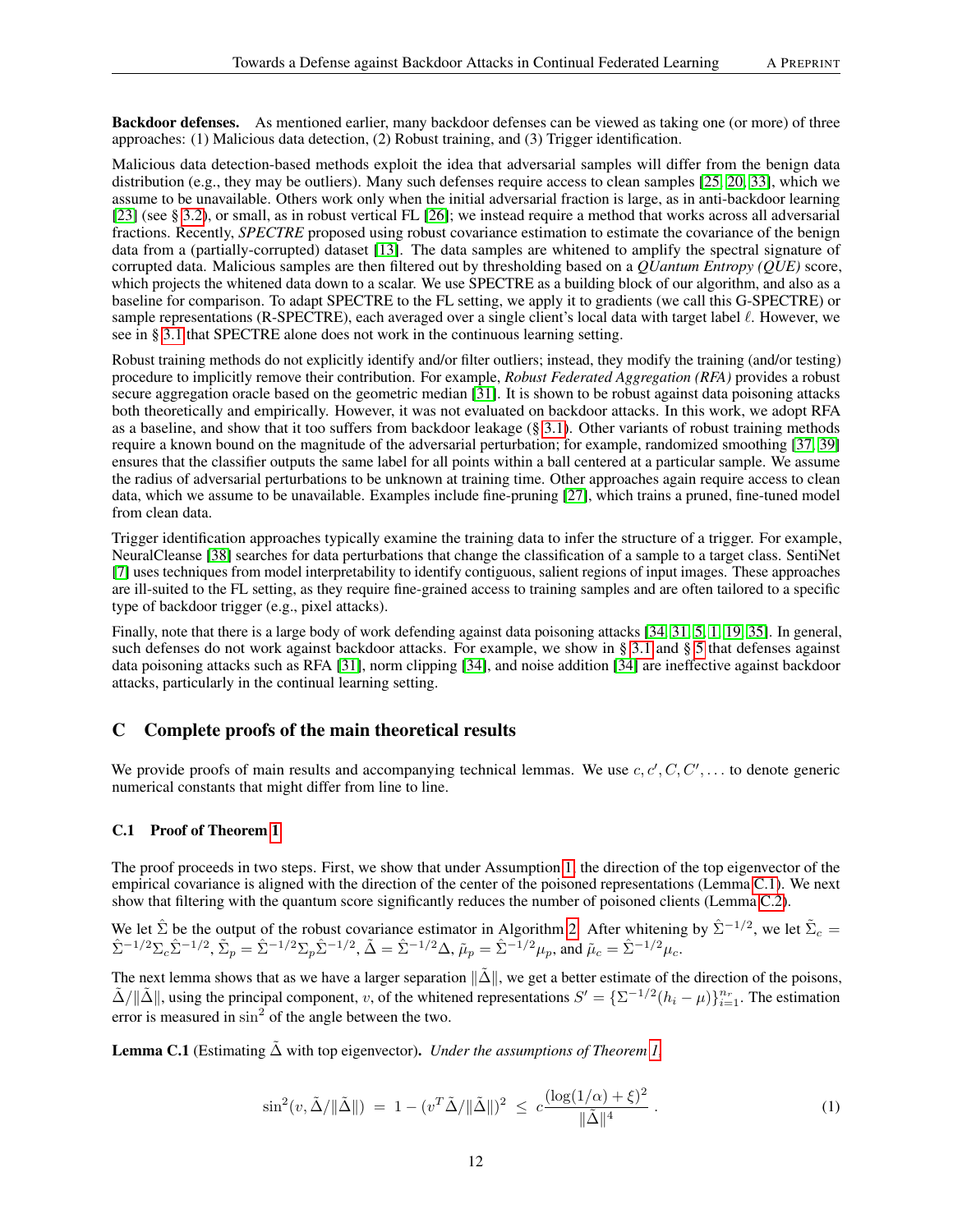We next show that when projected onto any direction  $v$ , the number of corrupted client updates passing the filter is determined by how closely aligned v is with the direction of the poisoned data,  $\tilde{\Delta}$ , and the magnitude of the separation,  $\|\tilde{\Delta}\|$ .

<span id="page-12-0"></span>Lemma C.2 (Quantum score filtering). *Under the hypotheses of Theorem [1,](#page-5-0)*

$$
\frac{|S_{\text{poison}} \setminus S_{\text{filter}}|}{|(S_{\text{poison}} \cup S_{\text{clean}}) \setminus S_{\text{filter}}|} \leq c' \alpha n_r Q\Big(\frac{v^T \tilde{\Delta} - c \sqrt{\log(1/\alpha)}}{\xi^{1/2}}\Big),\tag{2}
$$

where  $Q(t) = \int_t^\infty (1/t) dt$ √  $\sqrt{2\pi}$ ) $e^{-\frac{x^2}{2}}dx$  is the tail of the standard Gaussian.

Since  $\|\tilde{\Delta}\|^2 \ge C(\log(1/\alpha) + \xi)$ , Lemma [C.1](#page-11-1) implies  $v^T \tilde{\Delta} \ge (1/2) \|\tilde{\Delta}\|$ . Since  $(v^T \tilde{\Delta} - c \sqrt{\log(1/\alpha)})/\xi^{1/2} \ge$  $C' \sqrt{\log(1/\alpha)/\xi}$ , Lemma [C.2](#page-12-0) implies that  $|S_{\text{poison}} \setminus S_{\text{filter}}| \leq \alpha^{C''/\xi}$ . Since  $\xi < 1$ , we can make any desired exponent by increasing the separation by a constant factor.

# C.1.1 Proof of Lemma [C.1](#page-11-1)

Let  $\Sigma$  denote the empirical covariance of the whitened representations. With a large enough sample size, we have the following bound on the robustly estimated covariance.

**Theorem 2** (Robust covariance estimation [\[11,](#page-9-8) Theorem 3.3]). *If the sample size is*  $n_r = \Omega((d^2/\alpha^2)$ polylog $(d/\alpha))$ *with a large enough constant then with probability* 9/10*,*

$$
\|\hat{\Sigma}^{-1/2}\Sigma_c\hat{\Sigma}^{-1/2} - \mathbf{I}_d\|_F \leq c\alpha \log(1/\alpha) , \qquad (3)
$$

*for some universal constant*  $c > 0$  *where*  $||A||_F$  *denotes the Frobenius norm of a matrix* A.

Denoting  $\tilde{\Sigma} = \hat{\Sigma}^{-1/2} \Sigma_{\rm emp} \hat{\Sigma}^{-1/2}$  with the empirical covariance of the clean representations denoted by  $\Sigma_{\rm emp} =$  $(1/n)\sum_{i=1}^{n} (h_i - \mu_{\text{emp}})(h_i - \mu_{\text{emp}})^T = (1 - \alpha)\hat{\Sigma}_C + \alpha\hat{\Sigma}_p + \alpha(1 - \alpha)\hat{\Delta}\hat{\Delta}^T$ , where  $\hat{\Sigma}_c, \hat{\Sigma}_p$ , and  $\hat{\Delta}$  are the empirical counterparts, we can use this to bound,

$$
\|\tilde{\Sigma} - (1 - \alpha)\mathbf{I}_d - \alpha \tilde{\Sigma}_p - \alpha (1 - \alpha) \tilde{\Delta} \tilde{\Delta}^T \| \n\leq (1 - \alpha) \|\hat{\Sigma}^{-1/2} (\hat{\Sigma}_c - \Sigma_c) \hat{\Sigma}^{-1/2} \| + (1 - \alpha) \|\hat{\Sigma}^{-1/2} \Sigma_c \hat{\Sigma}^{-1/2} - \mathbf{I}_d \| \n+ \alpha \|\hat{\Sigma}^{-1/2} (\Sigma_p - \hat{\Sigma}_p) \hat{\Sigma}^{-1/2} \| + \alpha (1 - \alpha) \|\hat{\Sigma}^{-1/2} (\Delta \Delta^T - \hat{\Delta} \hat{\Delta}^T) \hat{\Sigma}^{-1/2} \| \n\leq c' \alpha \log(1/\alpha),
$$
\n(4)

for a large enough sample size  $n_r = \tilde{\Omega}(d^2/\alpha^3)$ . Among other things, this implies that

<span id="page-12-2"></span><span id="page-12-1"></span>
$$
\|\tilde{\Sigma} - (1 - \alpha)\mathbf{I}\| \ge \alpha(1 - \alpha)\|\tilde{\Delta}\|^2 - c'\alpha \log(1/\alpha) . \tag{5}
$$

We use Davis-Kahan theorem to turn a spectral norm bound between two matrices into a angular distance bound between the top singular vectors of the two matrices:

$$
\sqrt{1 - \frac{(v^T \tilde{\Delta})^2}{\|\tilde{\Delta}\|^2}} \leq \frac{\|(\|\tilde{\Sigma}\| - (1 - \alpha))vv^T - \alpha(1 - \alpha)\tilde{\Delta}\tilde{\Delta}^T\|_F}{\|\tilde{\Sigma} - (1 - \alpha)\mathbf{I}\|} \n\leq \frac{\sqrt{2}\|(\|\tilde{\Sigma}\| - (1 - \alpha))vv^T - \alpha(1 - \alpha)\tilde{\Delta}\tilde{\Delta}^T\|}{\|\tilde{\Sigma} - (1 - \alpha)\mathbf{I}\|} \n\leq \frac{2\sqrt{2}\|\tilde{\Sigma} - (1 - \alpha)\mathbf{I} - \alpha(1 - \alpha)\tilde{\Delta}\tilde{\Delta}^T\|}{\|\tilde{\Sigma} - (1 - \alpha)\mathbf{I}\|} \n\leq \frac{c\alpha(\log(1/\alpha) + \|\tilde{\Sigma}_p\|)}{\alpha(1 - \alpha)\|\tilde{\Delta}\|^2 - c'\alpha\log(1/\alpha)},
$$
\n(6)

where  $||A||$  and  $||A||_F$  denote spectral and Frobenius norms of a matrix A, respectively, the first inequality follows from Davis-Kahan theorem [\[9\]](#page-9-20), the second inequality follows from the fact that Frobenius norm of a rank-2 matrix is bounded by  $\sqrt{2}$  times the spectral norm, and the third inequality follows from the fact that  $(\|\tilde{\Sigma}\| - (1 - \alpha))vv^T$  is the bounded by  $\sqrt{2}$  times the spectral norm, and the third inequality follows from the fact that best rank one approximation of  $\tilde{\Sigma} - (1 - \alpha)\mathbf{I}$  and hence  $\|(\|\tilde{\Sigma}\| - (1 - \alpha))vv^T - \tilde{\Delta}\tilde{\Delta}^T\| \le \|(\|\tilde{\Sigma}\| - (1 - \alpha))vv^T (\tilde{\Sigma} - (1 - \alpha)\mathbf{I}) + ||(\tilde{\Sigma} - (1 - \alpha)\mathbf{I}) - \tilde{\Delta}\tilde{\Delta}^T|| \leq 2||\tilde{\Sigma} - (1 - \alpha)\mathbf{I} - \tilde{\Delta}\tilde{\Delta}^T||$ . The last inequality follows from Eq. [\(4\)](#page-12-1) and Eq. [\(5\)](#page-12-2). For  $\alpha \leq 1/2$  and  $\|\tilde{\Delta}\| \geq \sqrt{\log(1/\alpha)}$ , this implies the desired result.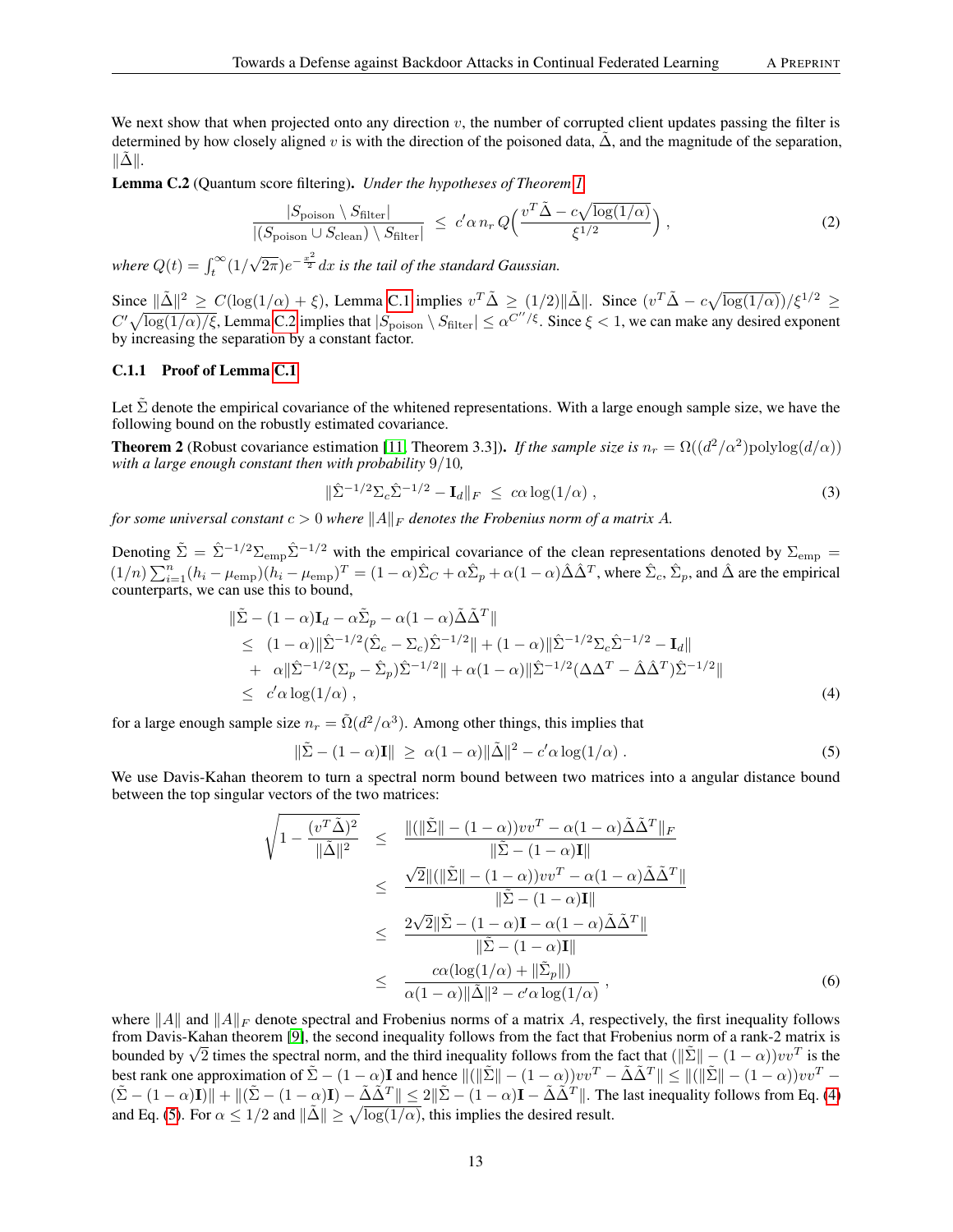#### C.1.2 Proof of Lemma [C.2](#page-12-0)

We consider a scenario where the QUEscore of a (whitened and centered) representation  $\tilde{h}_i = \hat{\Sigma}^{-1/2} (h_i - \hat{\mu}_c)$ , where  $\hat{\mu}_c$  is the robust estimate of  $\mu_c$ , is computed as

$$
\tau_i^{(\beta)} = \frac{\tilde{h}_i^T Q_\beta \tilde{h}_i}{\text{Tr}(Q_\beta)},\tag{7}
$$

where  $Q_{\beta} = \exp((\alpha/||\tilde{\Sigma}|| - 1)(\tilde{\Sigma} - I))$ . We analyze the case where we choose  $\beta = \infty$ , such that  $\tau_i^{(\infty)} = (v^T \tilde{h}_i)^2$ and the threshold  $T$  returned by SPECTRE satisfies the following. If we have infinite samples and there is no error in the estimates v,  $\tilde{\Sigma}$ , and  $\hat{\mu}_c$ , then we have  $Q^{-1}((3/4)\alpha) \le T^{1/2} \le Q^{-1}((1/4)\alpha)$ , which follows from the fact that for the clean data with identity covariance, we can filter out at most 1.5α fraction of the data (which happens if we do not filter out any of the poisoned data points) and we can filter out at least  $0.5\alpha$  fraction of the data (which happens if we filter out all the poisoned data). With finite samples and estimation errors in the robust estimates, we get the following:

$$
Q^{-1}((3/4)\alpha + \alpha^2/d) - c'\alpha/d \le T^{1/2} \le Q^{-1}((1/4)\alpha - c'\alpha^2/d) + c'\alpha/d,
$$
\n(8)

where  $Q(\cdot)$  is the tail of a standard Gaussian as defined in Lemma [C.2](#page-12-0) and we used the fact that for a large enough sample size we have  $||v^T \hat{\Sigma}^{-1/2} (\mu_c - \hat{\mu}_c)|| \le c' \alpha / d$ .

At test time, when we filter out data points with QUEscore larger than  $T$ , we have that we filter out at most clean  $|S_{\text{clean}} \cap S_{\text{filter}}| \leq 2\alpha n_r$  representations for a large enough d. Similarly, we are guaranteed that the remaining poisoned representations are at most  $|S_{poison} \setminus S_{filter}| \leq Q((v^T \tilde{\Delta} - T^{1/2})/\xi^{1/2})(\alpha n_r)$ . Since from above bound  $T^{1/2} \leq c \sqrt{\log(1/\alpha)}$ , this proves the desired bound.

#### <span id="page-13-2"></span>C.2 Assumptions for Corollary [4.1](#page-6-2)

Corollary [4.1](#page-6-2) follows as a corollary of [\[21,](#page-9-10) Theorem 2.2]. This critically relies on an assumption on a  $(\varepsilon_0, M)$ clusterable dataset  $\{(x_i \in \mathbb{R}^{d_0}, y_i \in \mathbb{R})\}_{i=1}^{n_r}$  and overparametrized two-layer neural network models, as defined in Assumption [2](#page-13-1) below.

<span id="page-13-1"></span>**Assumption 2**  $((\alpha, n_r, \varepsilon_0, \varepsilon_1, M, L, \tilde{M}, C, \lambda, W)$ -model). *The*  $(1 - \alpha)$  *fraction of data points are clean and originate from*  $M$  *clusters with each cluster containing*  $n_r/M$  *data points. Cluster centers are unit norm vectors,*  $\{\mu_q\in\mathbb{R}^{d_0}\}_{q=1}^M.$ *An input*  $x_i$  that belong to the q-th cluster obeys  $\|x_i - \mu_q\| \leq \varepsilon_0$ , with  $\varepsilon_0$  denoting the input noise level. The labels y *belong to one of the* L *classes and we place them evenly in* [−1, 1] *in the training such that labels correspond to*  $y \in \{-1, -1 + 1/(L - 1), \ldots, 1\}$ . We let  $C = [\mu_1, \ldots, \mu_M]^T \in \mathbb{R}^{M \times d_0}$  and define  $\lambda = \lambda(C)$  as the minimum eigenvalue of the matrix  $\vec{CC}^T \odot \mathbb{E}[\phi'(Cg)\phi'(Cg)^T]$  for  $g \sim \vec{\mathcal{N}}(0,\mathbf{I}_{d_0})$ .

*All clean data points in the same cluster share the same label. Any two clusters obey*  $|\mu_q - \mu_{q'}| \geq 2\varepsilon_0 + \varepsilon_1$ , where  $\varepsilon_1$ is the size of the trigger. The corrupted data points are generated from a data point  $x_i$  with a source label  $y_i = y_{\text{source}}$ *belonging to one of the clusters for the source. A fixed trigger*  $\delta$  *is added to the input and labelled as a target label q such that the corrupted paired example is* ( $\mathbf{x}_i + \delta$ , q). We train on the combined dataset with  $\alpha n_r$  *corrupted points and*  $(1-\alpha)n_r$  *uncorrupted points. We train a neural network of the form*  $f_W(x) = v^T \phi(Wx)$  *for a trainable parameter*  $W\in\mathbb{R}^{\hat{M}\times d_0}$  and a fixed  $v\in\mathbb{R}^{\hat{M}}$ , where the head  $v$  is fixed as  $1/\sqrt{\hat{M}}$  for half of the entries and  $-1/\sqrt{\hat{M}}$  for the *other half. We assume the activation function*  $\phi : \mathbb{R} \to \mathbb{R}$  *satisfy*  $|\phi'(z)|, |\phi''(z)| < c''$  for some constant  $c'' > 0$ .

#### <span id="page-13-3"></span>C.3 Necessity of robust covariance estimation

<span id="page-13-0"></span>To highlight that SPECTRE, and the robust covariance estimation, is critical in achieving this guarantee, we next show that under the same assumptions, using the QUEscore filtering without whitening fails and also using whitening with non-robust covariance estimation also fails, in the sense that the fraction of the corrupted data is non-decreasing. We construct an example within Assumption [1](#page-4-3) as follows:  $\mu_c = 0$  and  $\Sigma_c = \sigma^2 (\mathbf{I} - (1 - \delta)uu^T)$  for a unit norm u. We place all the poisons at  $\mu_p = au$  with  $\xi = 0$  and covariance  $\Sigma_p$  zero. We let  $\delta \le a/(c_m^2 \log(1/\alpha))$  such that the separation condition is met. By increasing  $\sigma^2$ , we can make the inner product of top PCA direction  $v_{\text{combined}}$  of the combined data and the direction of the poisons u arbitrarily small. Hence, after finding the threshold  $T$  in the projected representations  $v_{\text{combined}}^T h_i$  and using this to filter out the representations, as proposed in [\[36\]](#page-10-11), the ratio of the poisons can only increase as all the poisons are placed close to the center of the clean representations after projection. The same construction and conclusion holds for the case when we whitened with not the robustly estimated covariance, but the QUEscore based filter with  $\beta = \infty$  projects data first onto the PCA direction of the whitened data, which can be made arbitrarily orthogonal to the direction of the poisons, in high dimensions, i.e.  $v_{\text{whitened}}^T u \le 2/d$  with high probability. This follows from the fact that after (non-robust) whitening, all directions are equivalent and the chance of PCA finding the direction of the poisons is uniformly at random over all directions in the d dimensional space.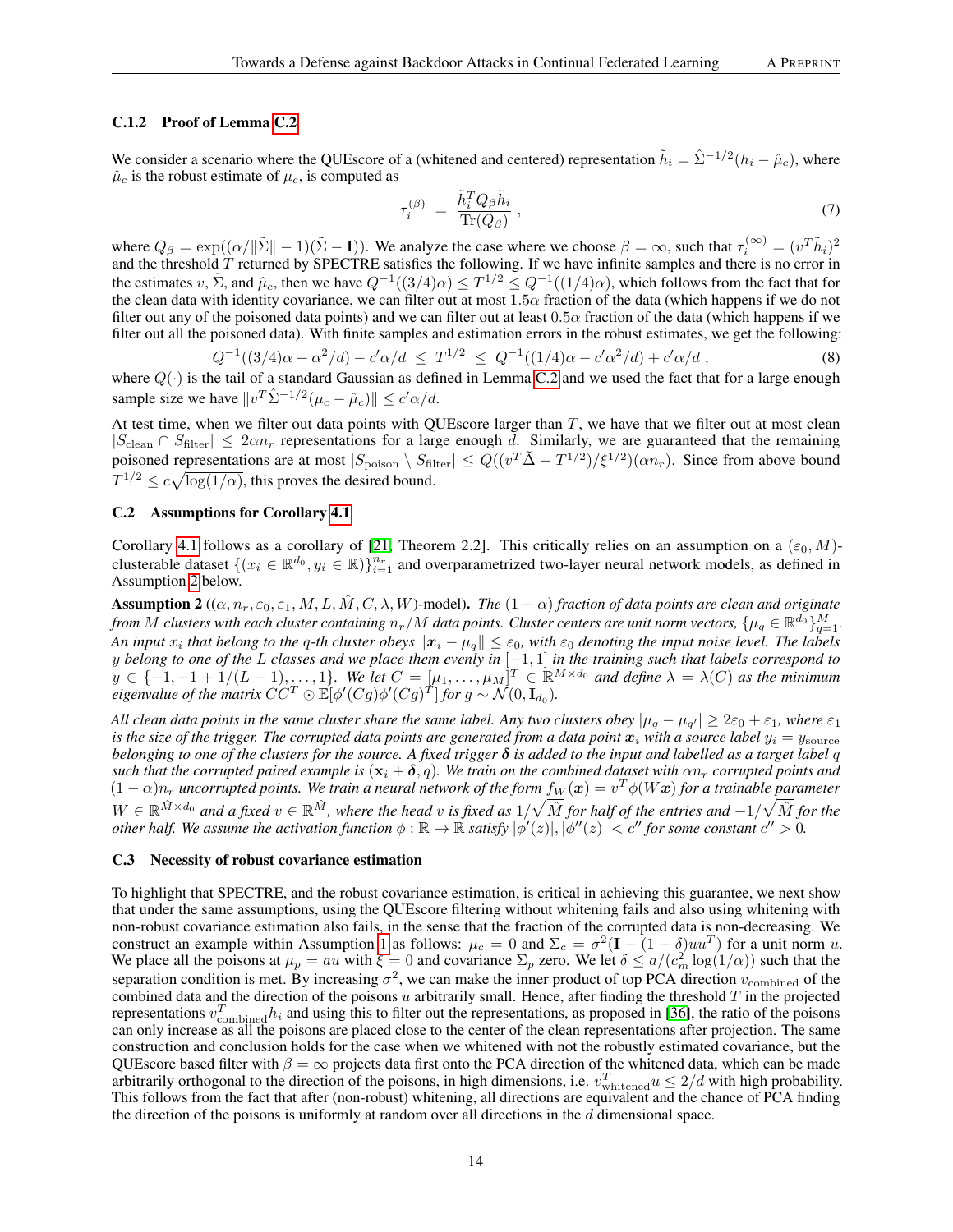# D Algorithm Details

In the client filtering process, the collected representations are projected down to a  $k$ -dimensional space by  $U$ , then whitened to get  $\tilde{h}_j = \hat{\Sigma}^{-1/2} (U^T h_j - \hat{\mu}) \in \mathbb{R}^k$  for all  $j \in \mathcal{C}_r$ . The projection onto  $U$  is to reduce computational complexity, which is less critical for the performance of the filter. The whitening with clean covariance  $\hat{\Sigma}$  and clean mean  $\hat{\mu}$  ensures that the poisoned representations stand out from the clean ones and is critical for the performance of the filter. Based on the whitened representations, the server calculates QUE scores (which roughly translates as the scaled-norm of the whitened representation) for all clients and keeps the clients with scores less than the threshold T as  $C'_r$  (FILTER in line [15\)](#page-5-8). The details of GETTHRESHOLD and the client filtering process, FILTER, are shown in Algorithms [2](#page-14-2) and [3.](#page-14-1)

# Algorithm 2: GETTHRESHOLD

<span id="page-14-2"></span>**input** : representation  $S = \{h_i\}_{i=1}^n$ , malicious rate upper bound  $\bar{\alpha}$ , dimension k, QUE parameter  $\beta$ .

 $\boldsymbol{\mu}(S) \leftarrow \frac{1}{n} \sum_{i=1}^n \boldsymbol{h}_i;$  $S_1 = \{\mathbf{h}_i - \mu(S)\}_{i=1}^n;$  $\boldsymbol{V}, \boldsymbol{\Lambda}, \boldsymbol{U}=\text{SVD}_k(S_1);$  $S_2 \leftarrow \{\boldsymbol{U}^{\top} \boldsymbol{h}_i\}_{\boldsymbol{h}_i \in S};$  $\hat{\Sigma}, \hat{\mu} \leftarrow$  ROBUSTEST  $(S_2, \bar{\alpha})$ ; [\[10\]](#page-9-21)  $S_3 \leftarrow \left\{ \hat{\boldsymbol{\Sigma}}^{-1/2} \left( \bar{\boldsymbol{h}}_i - \hat{\boldsymbol{\mu}} \right) \right\}_{\bar{\boldsymbol{h}}_i \in S_2};$  $\{t_i\}_{i=1}^n \leftarrow \text{QUESCORE}(S_3, \tilde{\beta})$  [Algorithm [4\]](#page-14-3)  $T \leftarrow$  the 1.5 $\bar{\alpha}n$ -th largest value in $\{t_i\}_{i=1}^n$ ; return  $\hat{\Sigma}$ ,  $\hat{\mu}$ ,  $T$ ,  $U$ 

# Algorithm 3: FILTER

<span id="page-14-1"></span>input  $: S = \{\bar{h}_i \in \mathbb{R}^k\}_{i=1}^n$ , estimated covariance  $\hat{\Sigma}$ , estimated mean  $\hat{\mu}$ , threshold T, QUE parameter  $\beta$ .  $S' \leftarrow \left\lbrace \hat{\boldsymbol{\Sigma}}^{-1/2} \left( \bar{\boldsymbol{h}}_i - \hat{\boldsymbol{\mu}} \right) \right\rbrace_{\bar{\boldsymbol{h}}_i \in S};$  $\{t_i\} \leftarrow \text{QUESCORE}(S')$ return clients with QUE-scores smaller than T

The details of the QUESCORE[\[13\]](#page-9-1) is shown in Algorithm [4](#page-14-3)

<span id="page-14-3"></span>input  $: S = \left\{ \tilde{\boldsymbol{h}}_i \in \mathbb{R}^k \right\}^n$  $_{i=1}$ , QUE parameter  $\beta$ .

$$
t_i \leftarrow \frac{\tilde{\pmb{h}}_i^\top Q_\beta \tilde{\pmb{h}}_i}{Tr(Q_\beta)}, \quad \forall i \in [n],
$$

where  $Q_{\beta} = \exp \left( \frac{\beta (\tilde{\Sigma} - I)}{\|\tilde{\Sigma}\|_{2} - 1} \right)$  $\|\Sigma\|_2-1$  $\Big)$  and  $\widetilde{\Sigma} = \frac{1}{n}\Sigma_{i=1}^n \tilde{\boldsymbol{h}}_i \tilde{\boldsymbol{h}}_i^\top$  $\frac{1}{i}$ . return  $\{t_i\}_{i=1}^n$ 

# <span id="page-14-0"></span>E Experimental Details

Algorithm 4: QUESCORE [\[13\]](#page-9-1)

In the experiments in [§5,](#page-6-0) we train on the EMNIST and CIFAR-10 datasets. In the EMNIST dataset, there are 3383 users with roughly 100 images in ten labels per user with heterogeneous label distributions. We train a convolutional network with two convolutional layers, max-pooling, dropout, and two dense layers. The CIFAR-10 dataset has 50, 000 training examples, with 5000 samples in each label. We partition those samples to 500 users uniformly at random and train a ResNet-18 [\[14\]](#page-9-22).

[Algorithm [4\]](#page-14-3)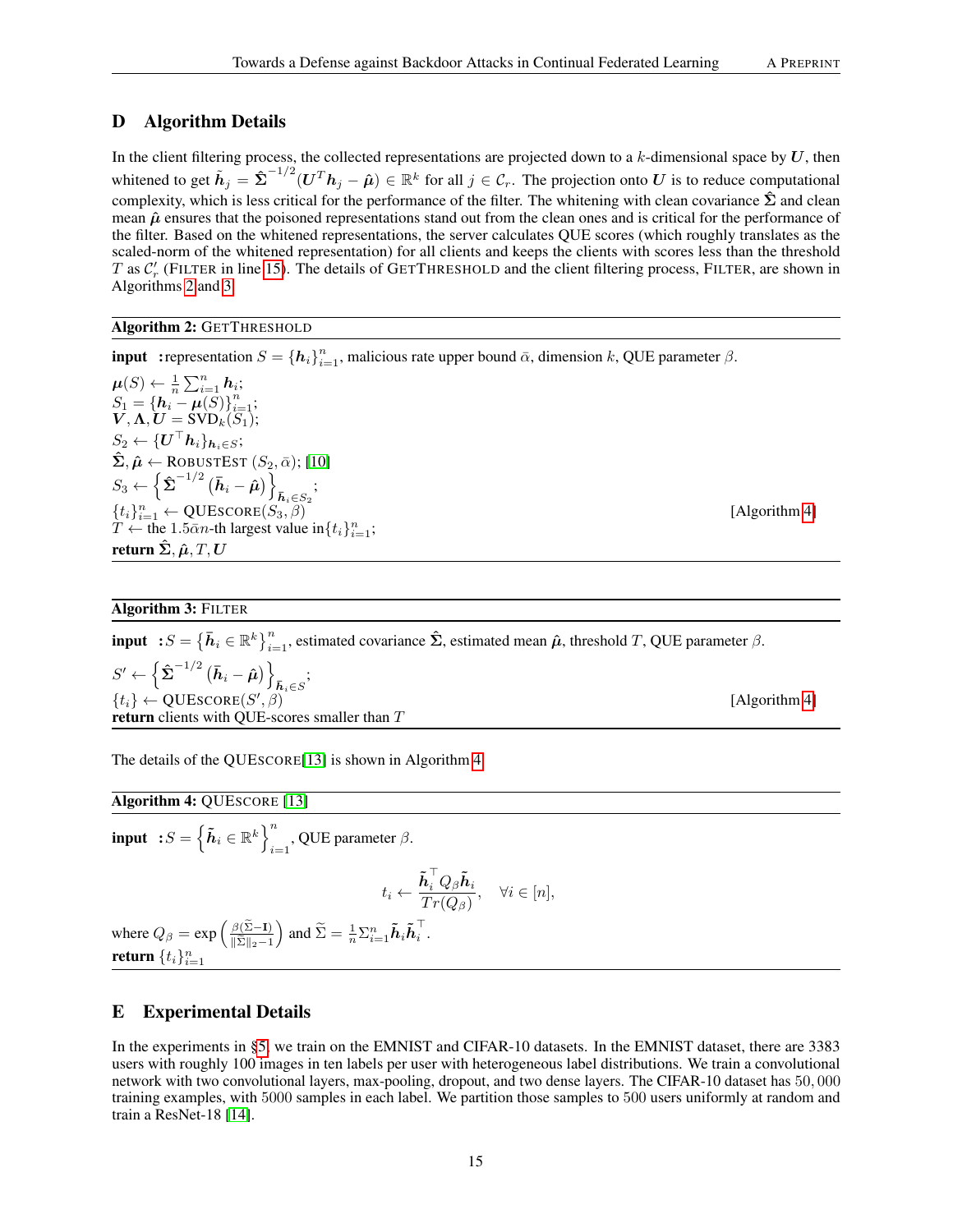For both datasets, the server randomly selects 50 clients each round, and each client trains the current model with the local data with batch size 20, learning rate 0.1, and for two iterations. The server learning rate is 0.5. The attacker tries to make 7's predicted as 1's for EMNIST and horses as automobiles for CIFAR-10. The backdoor trigger is a  $5\times5$ -pixel black square at the bottom right corner of the image. An  $\alpha$  fraction of the clients are chosen to be malicious, who are given 10 corrupted samples. We set the malicious rate  $\alpha$  as its upper bound, i.e.,  $\alpha = \overline{\alpha}$ . We study first homogeneous and static settings, and we discuss heterogeneous and dynamic settings in [§5.4](#page-7-3) and [§5.3.](#page-7-0) In our framework, we set the retraining threshold  $\epsilon_1$  as 2%, and the convergence threshold  $\epsilon_2$  as 0.05%. We let the dimensionality reduction parameter k be 32 and set the QUE parameter  $\beta$  as 4 in Algorithm [1.](#page-5-1)

Baselines. SPECTRE [\[13\]](#page-9-1) adopts robust covariance estimation and data whitening to amplify the spectral signature of corrupted data, and then detects backdoor samples based on quantum entropy (QUE) score. In federated learning settings, we adopt gradient- and representation-based SPECTRE, which takes as input the gradient updates or sample representations averaged over a single client's local data with target label  $\ell$ . For both versions, we conduct the robust estimation and quantum score filtering every training round regardless of the computation constraints. We let the dimensionality reduction parameter k be 32 and set the QUE parameter  $\beta$  as 4.

RFA [\[31\]](#page-9-2) provides a robust secure aggregation oracle based on the geometric median, which is calculated by the Weiszfeld's Algorithm. In our experiments, we implement RFA with 4-iteration Weiszfeld's Algorithm. We also consider the label-level RFA: for each label, the geometric median of the aggregated gradient uploaded from each client is estimated. The server then updates the model based on the averaged geometric medians of all labels.

Norm Clipping defense [\[34\]](#page-10-4) bounds the norm of each model update to at most some threshold M, and Noise Adding method [\[34\]](#page-10-4) is to add a small amount of Gaussian noise to the updates. In our experiments, we set the norm threshold M as 3 and add independent Gaussian noise with variance 0.03 to each coordinate.

## E.0.1 Resource Costs

All algorithms including ours are implemented and performed on a server with two Xeon Processor E5-2680 CPUs. Running all defenses for our experiments took approximately 1000 CPU-core hours.

# F Additional experimental results

## F.1 Backdoor Leakage under CIFAR-10

Under the CIFAR-10 dataset, we show that *backdoor leakage* phenomenon also results in the failure of existing backdoor defenses in Figure [5.](#page-15-1) Similar to Figure [1\(a\),](#page-3-2) we fix the malicious rate as  $\alpha = 3\%$  and run the experiments for 12,000 training rounds under the static setting where data distribution is fixed over time. We can observe that the attack success rate (ASR) of all competing defenses eventually approach near 1, while the ASR of our algorithm keeps near 0 (0.0092) all the time.



<span id="page-15-1"></span><span id="page-15-0"></span>Figure 5: Backdoor leakage causes competing defenses to fail eventually under CIFAR-10, even with a small  $\alpha = 3\%$ .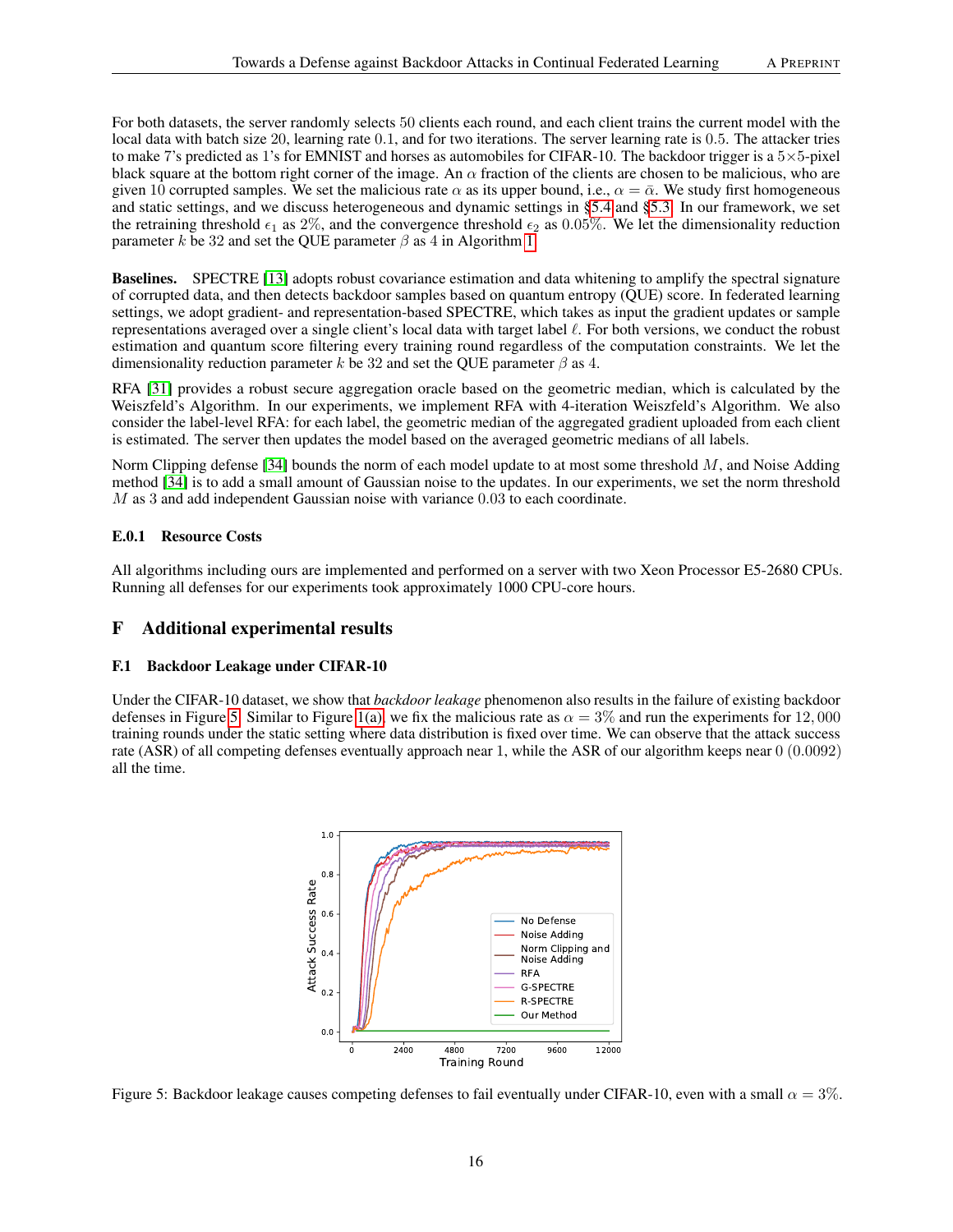#### F.2 MTA-ASR Tradeoffs

We include the MTA-ASR tradeoff plot in Figure [6.](#page-16-2) The experimental setup is identical to Figure [3,](#page-7-1) except we take  $\alpha = 0.15$ .



<span id="page-16-2"></span>Figure 6: MTA-ASR tradeoff shows simple early stopping with no (other) defense far from the ideal (0,1) for  $\alpha = 0.15$ .

When  $\alpha = 0.15$ , the learning rate of backdoor samples is much smaller than the main task learning rate for all curves. However, the curves for early-stopping with no defense and early-stopped RFA still cannot achieve close-to-ideal tradeoffs.

#### <span id="page-16-1"></span>F.3 Synthetic heterogeneous clients

In synthetic heterogeneous EMNIST, each client receives shuffled images from 4 randomly selected classes with 25 samples per class. As shown in Table [4,](#page-16-3) it has a similar trend as the naturally heterogeneous dataset from the original EMNIST shown in Table [3.](#page-8-3)

| $\alpha$ | Our Method with<br>Sample-level Defense | Our Method | Our Method with<br>User-level Defense |
|----------|-----------------------------------------|------------|---------------------------------------|
| 0.15     | 0.0134                                  | 0.0334     | 0.6756                                |
| 0.25     | 0.0268                                  | 0.0401     | 0.7424                                |
| 0.35     | 0.0535                                  | 0.0970     | 0.8127                                |
| 0.45     | 0.0669                                  | 0.1305     | 0.9833                                |

<span id="page-16-3"></span>Table 4: ASR under synthetic heterogeneous EMNIST

Further, we analyze the situation where the user-level version of our algorithm works. We construct variants of EMNIST dataset with different heterogeneity level  $h$ . We call the dataset  $h$ -heterogeneous if the first  $h$ -fraction of the overall training images are shuffled and evenly partitioned to each client, and for the remaining  $(1 - h)$ -fraction samples, each client receives shuffled images from 4 randomly selected classes with  $|25(1-h)|$  samples per class. For the adversarial clients, they also own 10 backdoor images. We fix the malicious rate as  $\alpha = 0.15\%$ . Table [5](#page-17-0) shows the ASR of the user-level version of our algorithm under the dataset with different heterogeneity levels.

The ASR of the user-level version of our algorithm is smaller than 0.1 when  $h \le 0.4$ , indicating that our user-level method can achieve the defense goal when under the dataset with low heterogeneity level. However, when the heterogeneity level is high, the malicious clients cannot be distinguished by the aggregated statistic over all local samples, which results in the failure of the user-level defense method.

## <span id="page-16-0"></span>F.4 More experiments under the dynamic setting

Recall the initial phases  $e_1$  and  $e_2$  in Section [5.3.](#page-7-0) In the third phase  $e_3$ , for all clients, we reduce the number of samples with labels 0 and 1 to 10% of the original while keeping other samples at the same level in  $e_1$ , i.e., each client has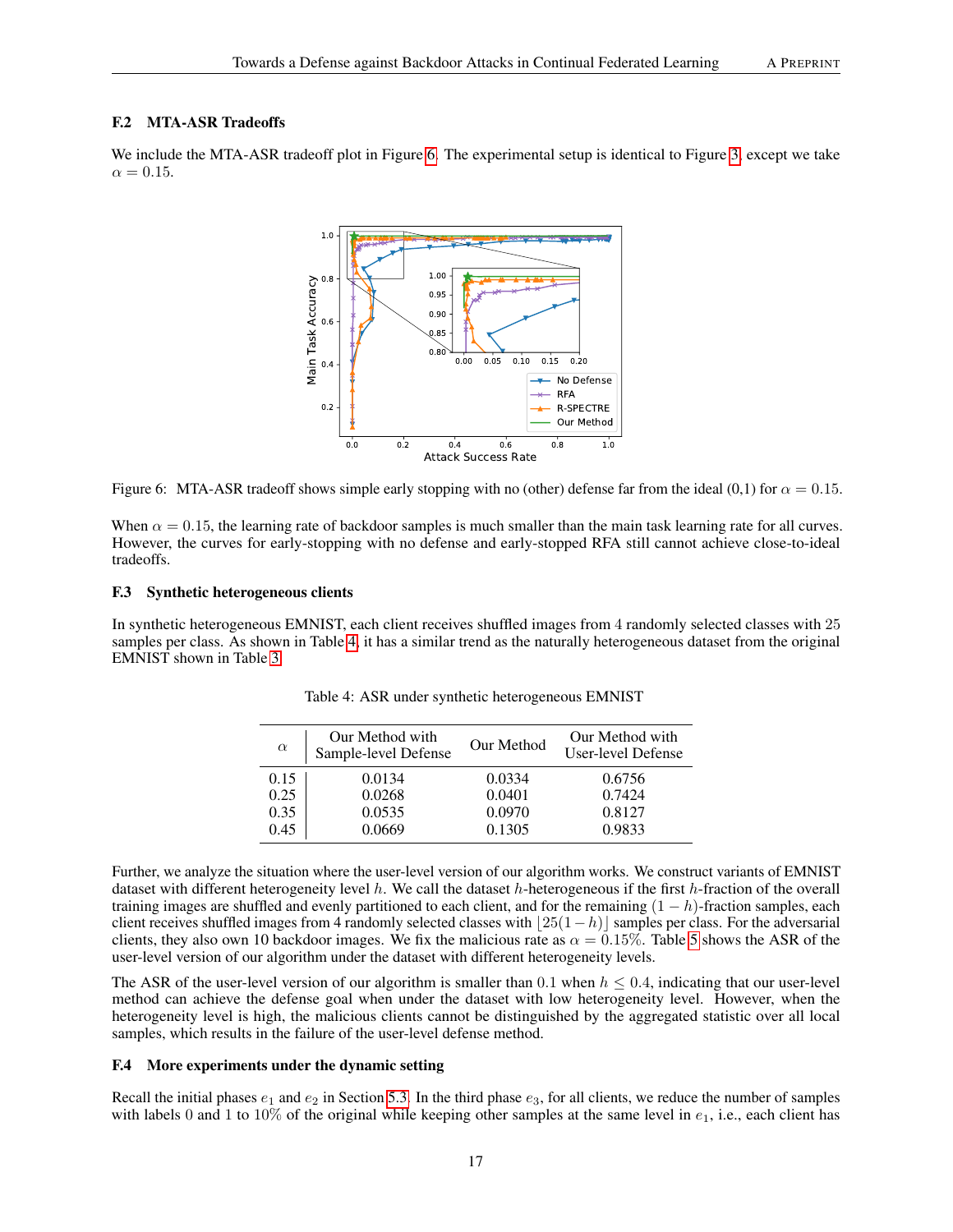| Heterogeneity Level $h$   0 | 0.2 | (0.4)                                                                           | $0.6^{\circ}$ | 0 X |  |
|-----------------------------|-----|---------------------------------------------------------------------------------|---------------|-----|--|
| ASR                         |     | $\vert 0.0216 \quad 0.0334 \quad 0.0969 \quad 0.2508 \quad 0.4816 \quad 0.6756$ |               |     |  |

<span id="page-17-0"></span>Table 5: ASR of Our Method in User-level Version with  $\alpha = 0.15$ 



<span id="page-17-1"></span>Figure 7: Analysis of MTA-ASR Tradeoff with  $\alpha = 0.15$  after distribution shift in phase e3.

one image for label 0 and 1 respectively, and ten images for any other label. This tradeoff is shown in Figure [7.](#page-17-1) Since the number of samples with the target label  $\ell = 1$  is reduced, the learning rates of both the backdoor samples and the benign samples with the target label decrease. This is similar to the setting in Figure [6](#page-16-2) except that the proportion of samples with the target label is smaller.

We also consider the case where the data distribution over malicious clients is fixed over time, which rarely happens in practice. In a new phase  $e_4$ , we let each benign client contain 5 images for label 0 and 1 respectively, and 10 images for any other label. In phase  $e_5$ , we further reduce the number of images each benign client contains for label 0 or 1 to one. However, the local dataset of each adversarial client is always fixed as the malicious dataset in  $e_1$ , i.e., 10 backdoor images in target label  $\ell = 1$  and 90 images for other labels. The MTA-ASR tradeoffs of phases  $e_4$  and  $e_5$  are shown in Fig[.8](#page-17-2)



<span id="page-17-2"></span>Figure 8: Analysis of MTA-ASR Tradeoff with  $\alpha = 0.15$  under Time-varying Dataset and Static Adversarial Clients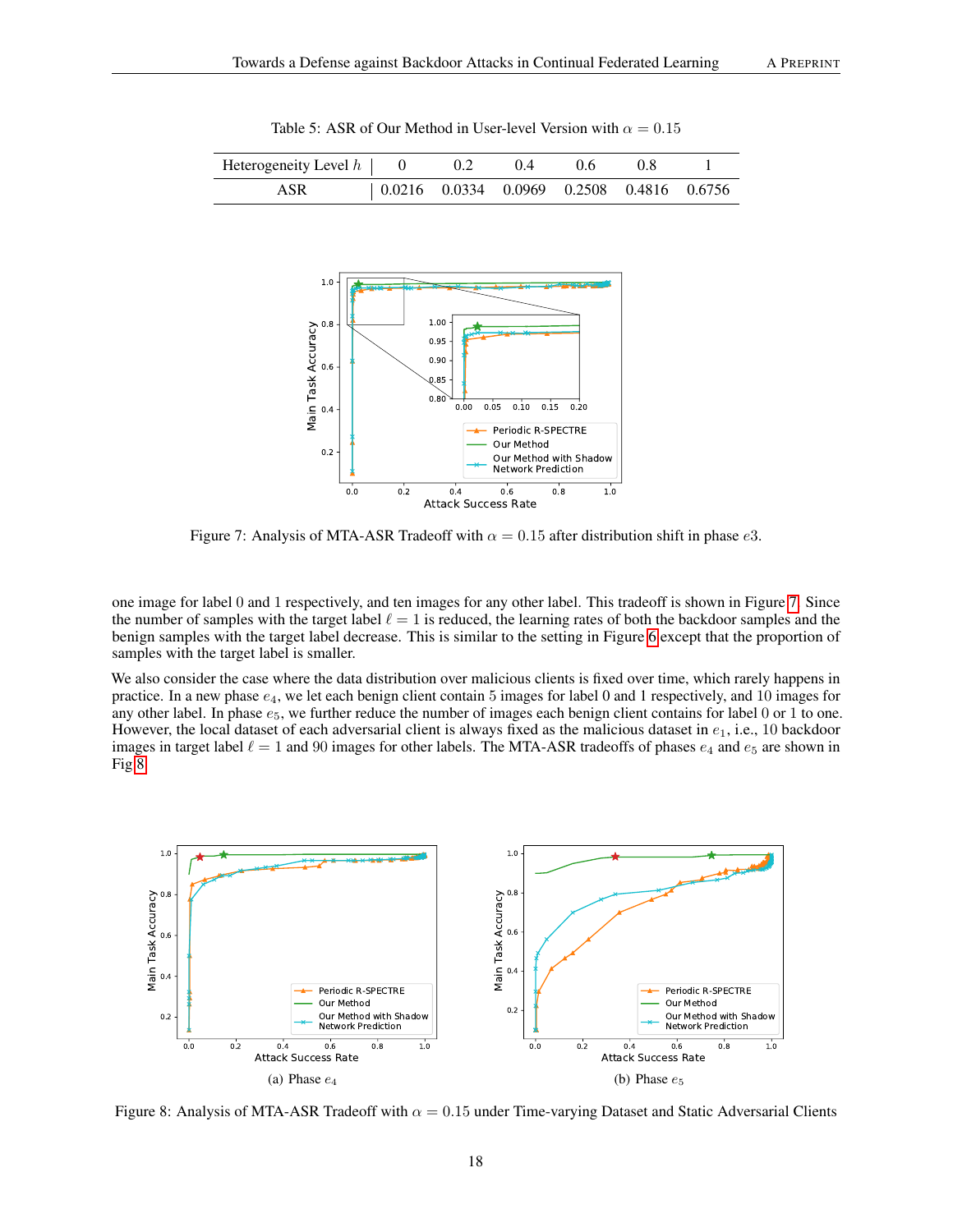Our algorithm detects the data distribution change and renews the retraining period at the beginning of both phases. The MTA-ASR point our algorithm achieves is  $(0.9944, 0.1471)$  and  $(0.9937, 0.7458)$  in phases  $e_4$  and  $e_5$  respectively. The MTA-ASR tradeoffs of the comparing algorithms are much worse than ours in both phases.

Since the benign features with label 1 becomes more difficult to learn due to the leak of samples, and the proportion of backdoor samples among samples with target labels increases to  $26\%$  and  $64\%$  in phases  $e_4$  and  $e_5$  respectively, it is difficult to achieve the close-to-ideal MTA-ASR tradeoff. If we increase the convergence threshold  $\epsilon_2$  from 0.05% to 0.5% when determining the early-stopping point, we can obtain the new MTA-ASR point indicated by the red star as  $(0.9834, 0.0418)$  and  $(0.9834, 0.3378)$  in  $e_4$  and  $e_5$  respectively. By scarifying a little bit MTA (around 0.01 in both cases), we can significantly reduce the ASR (around 0.1 in  $e_4$  and 0.4 in  $e_5$ ).

## <span id="page-18-0"></span>F.5 Different backdoor trigger patterns

We focus on three different backdoor trigger patterns: diagonal trigger, random trigger, and periodic signal. The first two trigger patterns can be regarded as the pixel attack, while the last pattern belongs to the periodic attack [\[3\]](#page-8-8). The diagonal trigger consists of black pixels in the top left to bottom right diagonal, and as for the random trigger, 25 pixels are randomly selected from the image and fixed as the trigger pattern. For the periodic signal, we choose the sine signal with amplitude 8 and frequency of 10. As shown in Table [6,](#page-18-2) under the homogeneous EMNIST dataset, the ASR of our method is smaller than 0.06 in all cases, indicating our method can generalize to different types of backdoor attacks.

<span id="page-18-2"></span>Table 6: ASR of Our Method under Different Trigger Patterns

| $\alpha$ | Diagonal Trigger | Random Trigger     | Periodic Signal |
|----------|------------------|--------------------|-----------------|
| 0.15     | 0.0133           | $0.00 \pm 0$       | 0.00            |
| 0.25     | 0.0234           | $0.0067 \pm 0.001$ | 0.0201          |
| 0.35     | 0.0281           | $0.0268 \pm 0.003$ | 0.0367          |
| 0.45     | 0.0569           | $0.0533 \pm 0.003$ | 0.0585          |

## <span id="page-18-1"></span>F.6 Defense against attacks with explicit evasion of anomaly detection [\[2\]](#page-8-5)

For attack in [\[2\]](#page-8-5), to explicitly evade the anomaly detection, adversarial clients modify their objective (loss) function by adding an anomaly detection term  $\mathcal{L}_{ano}$ :

$$
\mathcal{L}_{model} = \gamma \mathcal{L}_{class} + (1 - \gamma) \mathcal{L}_{ano},
$$

where  $\mathcal{L}_{class}$  represents the accuracy on both the main and backdoor tasks.  $\mathcal{L}_{ano}$  captures the type of anomaly detection they want to evade. In our setting,  $\mathcal{L}_{ano}$  accounts for the difference between the representations of backdoor samples and benign samples with target label  $\ell$ . The ASR of our algorithm under such attack is shown in Table [7](#page-18-3) with different values of  $\gamma$ .

<span id="page-18-3"></span>Table 7: ASR of Our Method under the Attack in [\[2\]](#page-8-5)

| $\alpha$ | $\gamma = 0.4$ | $\gamma=0.6$ | $\gamma=0.8$ | $\gamma=1$ |
|----------|----------------|--------------|--------------|------------|
| 0.15     | 0.0100         | 0.0100       | 0.0067       | 0.0067     |
| 0.25     | 0.0133         | 0.0167       | 0.0133       | 0.0101     |
| 0.35     | 0.0201         | 0.0304       | 0.0368       | 0.0312     |
| 0.45     | 0.0367         | 0.0702       | 0.0635       | 0.0502     |

We can observe that with different  $\gamma$ , the ASR of our method is always smaller than or equal to 0.07 for the homogeneous EMNIST dataset, indicating that the attacks cannot succeed under our defense method even with explicit evasion of anomaly detection.

# F.7 Aggregation with noise

Our approach does not allow for secure aggregation, which may introduce privacy concerns. To this end, we consider the setting where all gradients and representations are corrupted with i.i.d. Gaussian noise  $\mathcal{N}(0, \sigma^2)$ , which is added to each coordinate before being uploaded from each client to the server. This is similar to Differentially-Private Stochastic